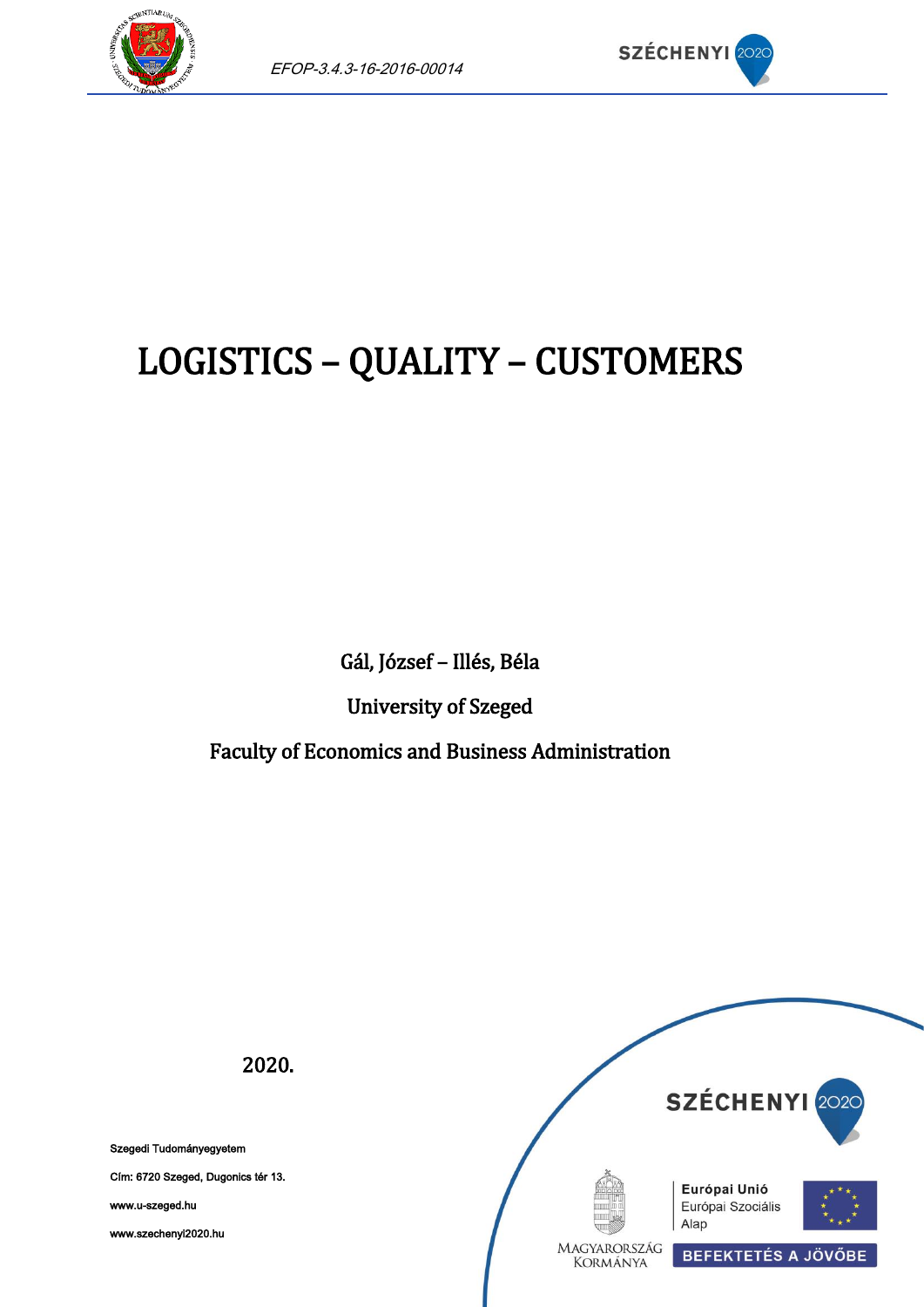Author: Dr. habil. Gál, József PhD Prof. Dr. Illés, Béla

Methodological expert: Edit Gyáfrás

Publisher: Szegedi Tudományegyetem (University of Szeged) 6720 Szeged, Dugonics tér 13. [www.u-szeged.hu](http://www.u-szeged.hu/)

This teaching material has been made at the University of Szeged, and is supported by the European Union. Project identity number: EFOP-3.4.3-16-2016-00014

© Szegedi Tudományegyetem, 2020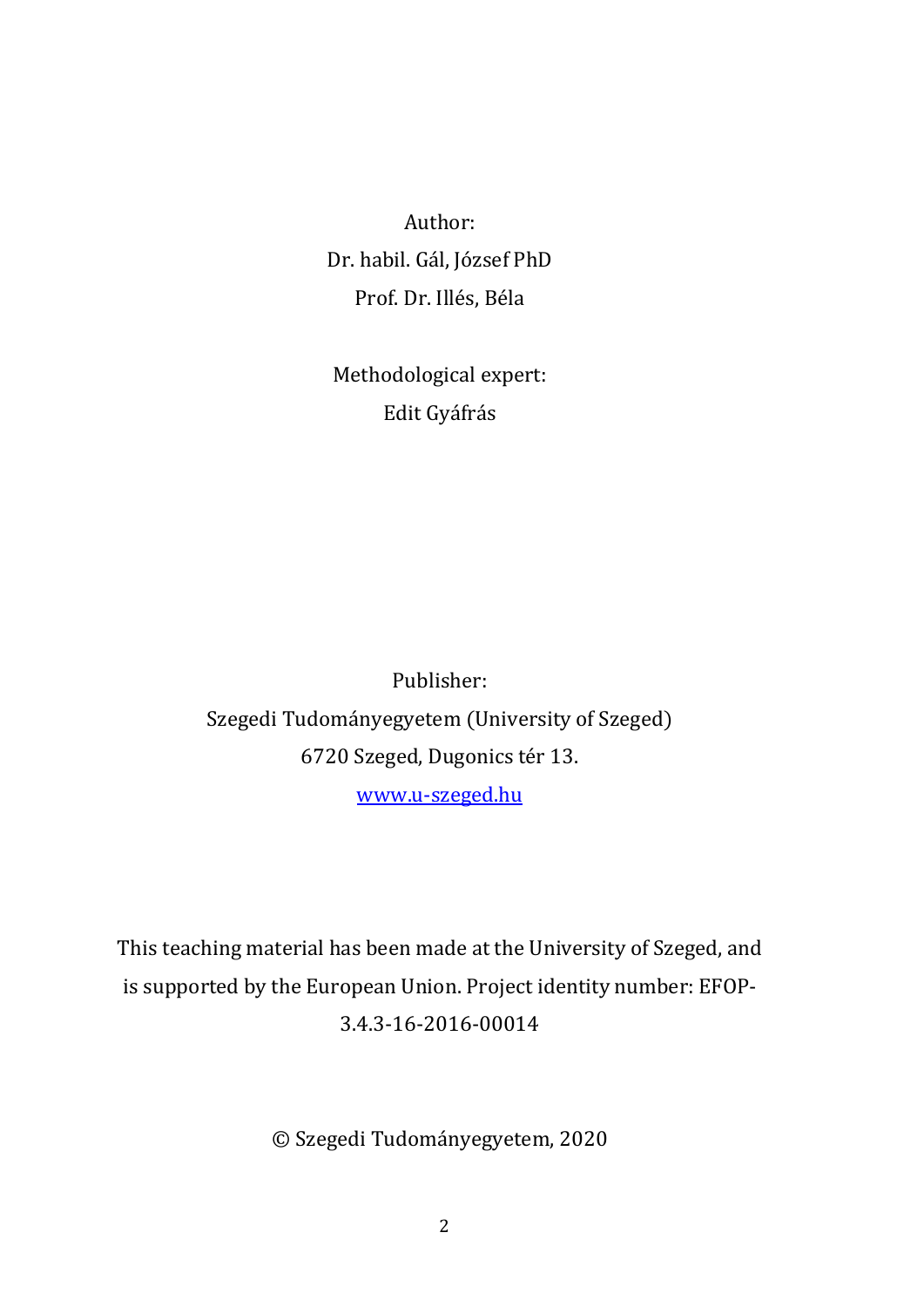#### **CONTENTS**

<span id="page-2-0"></span>

| <b>PAGE</b> |
|-------------|
|             |
|             |
|             |
|             |
|             |
|             |
|             |
|             |
|             |
|             |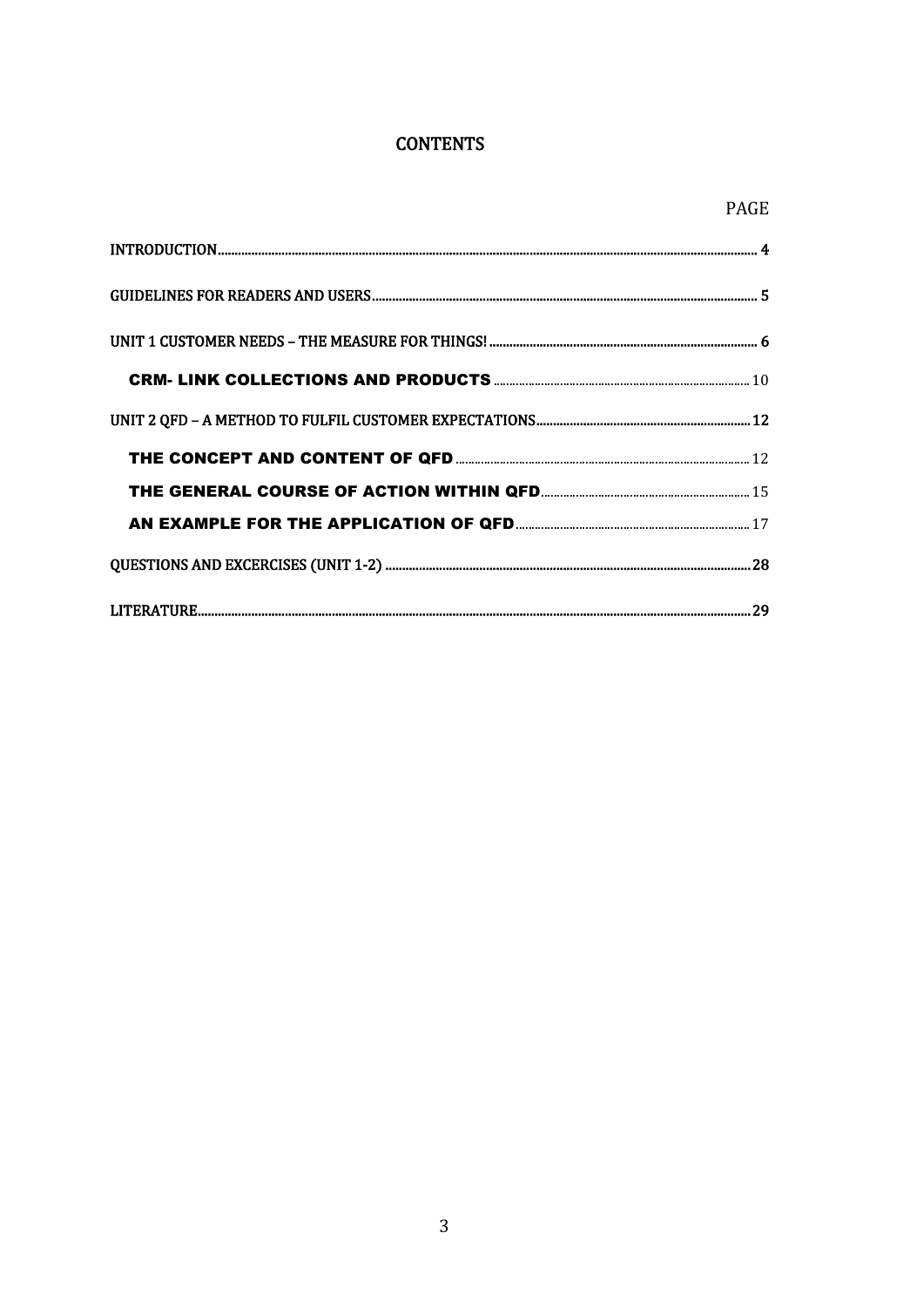## <span id="page-3-0"></span>INTRODUCTION

Logistics and quality are very important together in a logistic chain.

The book tries to add some extra information to the book of Basic Logistics in Practice (author Gál, József, 2017), which is a teaching and learning material at the University of Szeged Faculty of Economics and Business Administration and Faculty of Engineering in English. This book does not negotiate mathematical, theoretic aspects of economics, but tries to help readers to learn more about logistics to understand it and help how to use it in practice. This book is partly an adaptation of Logisztika és minőségmenedzsment (authors Illés, B., Glistau, E., Coello Machado, N. I.) with copyright permission.

I recommend this book for everybody, either starters to introduce logistics, or advanced readers who would like to refresh their knowledge and enrich their theoretical and practical skills.

Authors

Jump t[o contents](#page-2-0)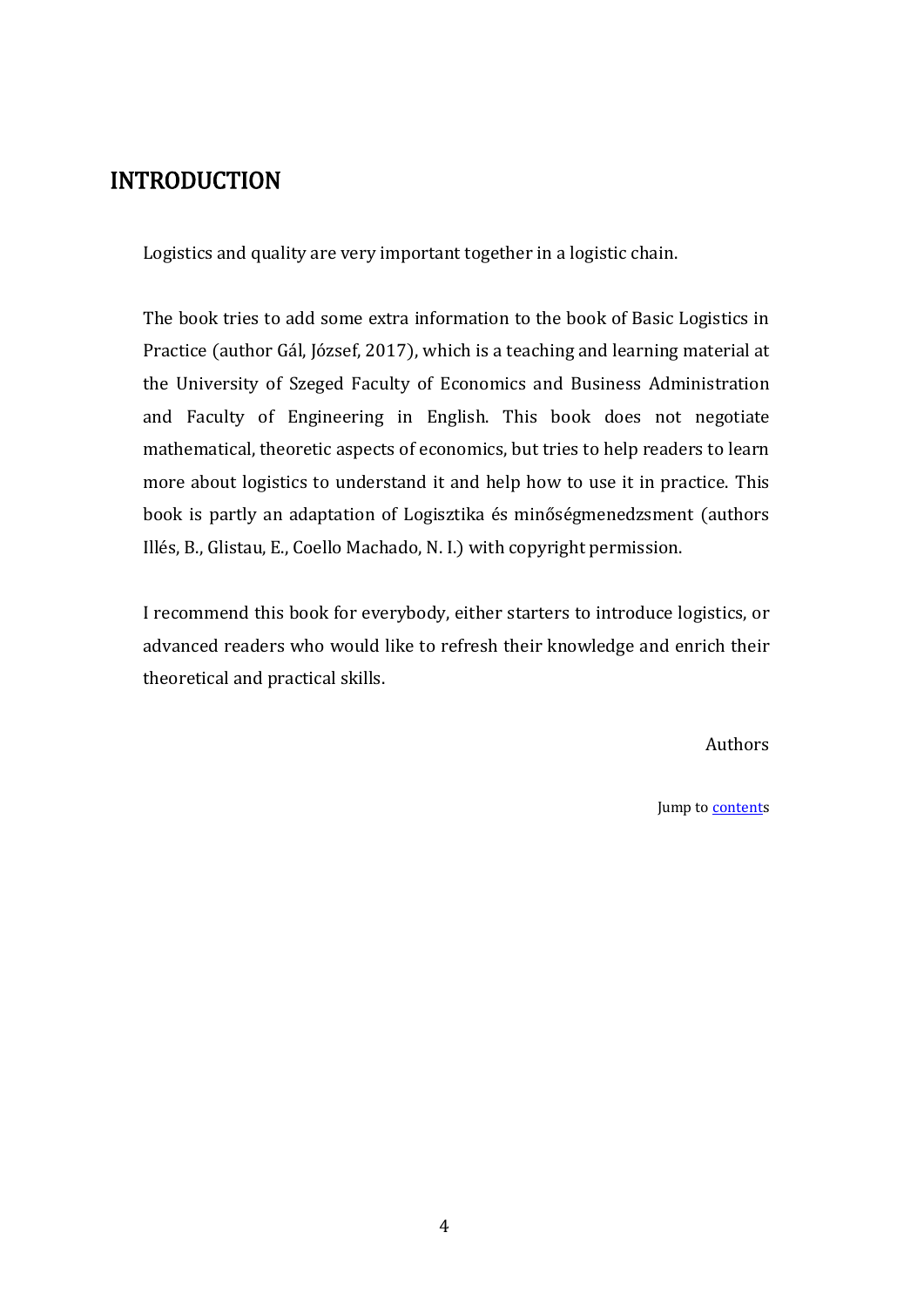## <span id="page-4-0"></span>GUIDELINES FOR READERS AND USERS

This book can be read by anybody who is interested in logistics and would like to study independently, and learn more about logistics. The text should therefore be loosely structured; learning and understanding-friendly with illustrated figures and largely ignoring complex mathematical formulas. It may be helpful for those who are learning a framework of logistics training and would like to organize their knowledge.

The most important parts and definitions are highlighted in bold.

To facilitate the self-test, questions can be found at the end of each chapter. The icon is located on the edge of the plate place to call your attention to these tasks, and solve them. It is an interactive book, so you can click and jump (Ctrl & click on *underlined* text) among different parts of the book.

I wish you great success in discovering the world of logistics!

Jump t[o contents](#page-2-0)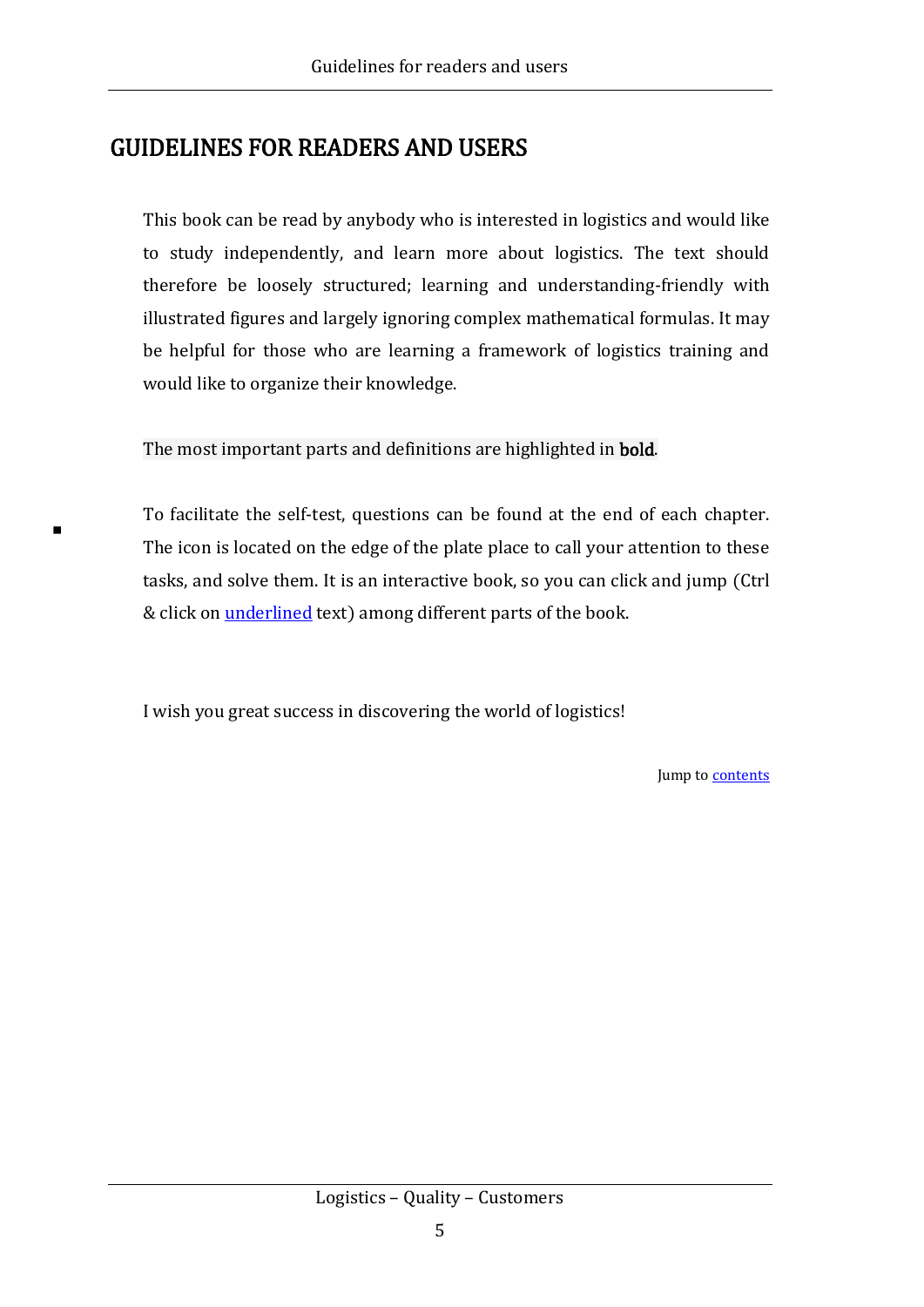## <span id="page-5-0"></span>UNIT 1 CUSTOMER NEEDS – THE MEASURE FOR THINGS!

Jump t[o contents.](#page-2-0) [Questions.](#page-27-0)

#### Skills of an economist studying in the Business Administration and Management BSc programme in Logistics

#### a) regarding knowledge, the student

- knows and keeps the rules and ethical norms of cooperation and leadership as part of a project, a team and a work organisation;
- has a clear idea of the the basic concepts and methods of founding institutions along with managing and altering their structure and organisational behavior;
- is familiar with the concepts and methods of controlling, organising and performing economic processes along with the methodology of analysing said processes, preparing and supporting decisions;
- is familiar with the basic principles of other professional fields connected to his/her own field (engineering, law, environmental protection, quality control, etc.);
- possesses the know-how required to complete basic leadership and organisation related tasks and is capable of preparing, launching and leading small to medium sized projects and enterprises;
- Has mastered the professional and effective usage of written and oral communication along with the presentation of data using charts and graphs;
- Has a good command of the basic linguistic terms used in economics both in his/her mother tongue and at least one foreign language.

#### $b$ ) regarding skills, the student

- is capable of planning, organising, leading and overseeing economic activities, projects, minor enterprises and economic organisations;
- can uncover facts and basic connections, can arrange and analyse data systematically, can draw conclusions and make critical observations along with preparatory suggestions using the theories and methods learned. The student can make informed decisions in connection with routine and partially unfamiliar issues both in domestic and international settings;
- Follows and understands business processes on the level of international and world economy along with the changes in the relevant economic policies and laws and their effect. The student considers the above when conducting analyses, making suggestions and proposing decisions;
- Can employ techniques and methods of solving economic problems with regard to their application requirements and limits;
- Can cooperate with others representating different professional fields;
- Assumes the role of leader and organiser in project- and group work after acquiring the necessary practical know-how and experience while also carrying out assessment and evaluation tasks;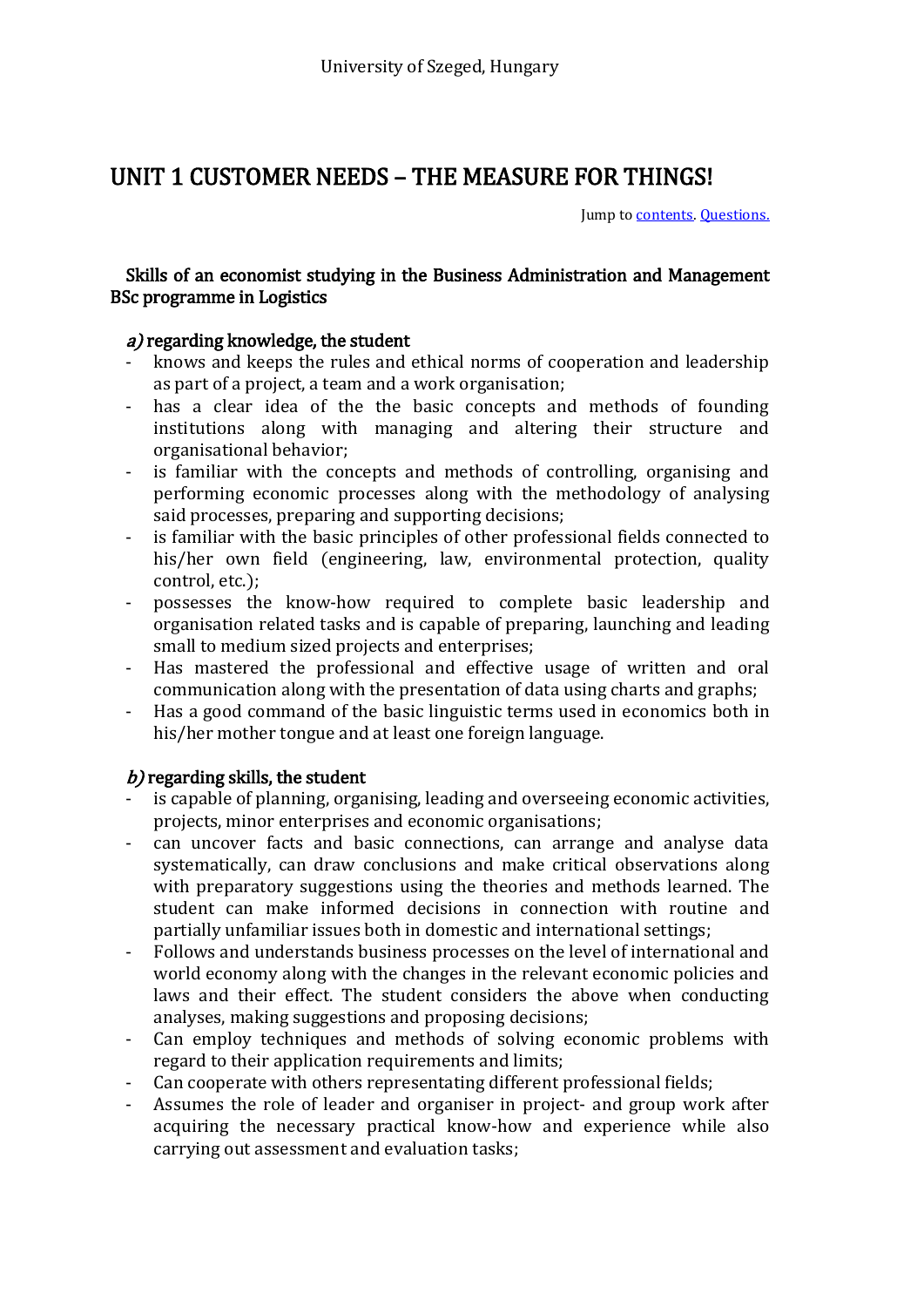- Is capable of leading small and medium sized enterprises or an organisational unit within an economic institution after acquiring the necessary practical knowledge and experience;
- Can present conceptually and theoretically professional suggestions and opinions well both in written and oral form in Hungarian or in a foreign language according to the rules of professional communication.

#### $c$ ) regarding attitude, the student

- Behaves in a proactive, problem oriented way to facilitate quality work. As part of a project or group work the student is constructive, cooperative and initiative.
- Is open to new information, new professional knowledge and new methodologies. The student is also open to take on task demanding responsibility in connection with both solitary and cooperative tasks. The student strives to expand his/her knowledge and to develop his/her work relationships in cooperation with his/her colleagues.
- Keeps the principles of lifelong learning inside and outside the world of labour.

#### $d$ ) regarding autonomy and responsibility, the student

- Conducts the tasks defined in his/her job description independently under general professional supervision;
- Takes responsibility for his/her analyses, conclusions and decisions;
- Takes responsibility for his/her work and behaviour from all professional, legal and ethical aspects in connection with keeping the accepted norms and rules;
- Completes his/her tasks independently and responsibly as a member of certain projects, team tasks and organisational units.

Aim: To organize customer needs at the company to enhance the customer satisfaction and loyalty, also to rise profitability (see [WIK05])

<span id="page-6-0"></span>Having defined quality it has been concluded that quality can be measured by customer expectation. That is why dealing with the customer is very important for a company. A company can be successful in the long run if it knows its customers and their wishes well, and also if it organizes the products, processes and systems in a way that they can meet these requirements effectively and efficiently. In this respect, Customer Relationship Management (shortly: CRM) is an efficient method.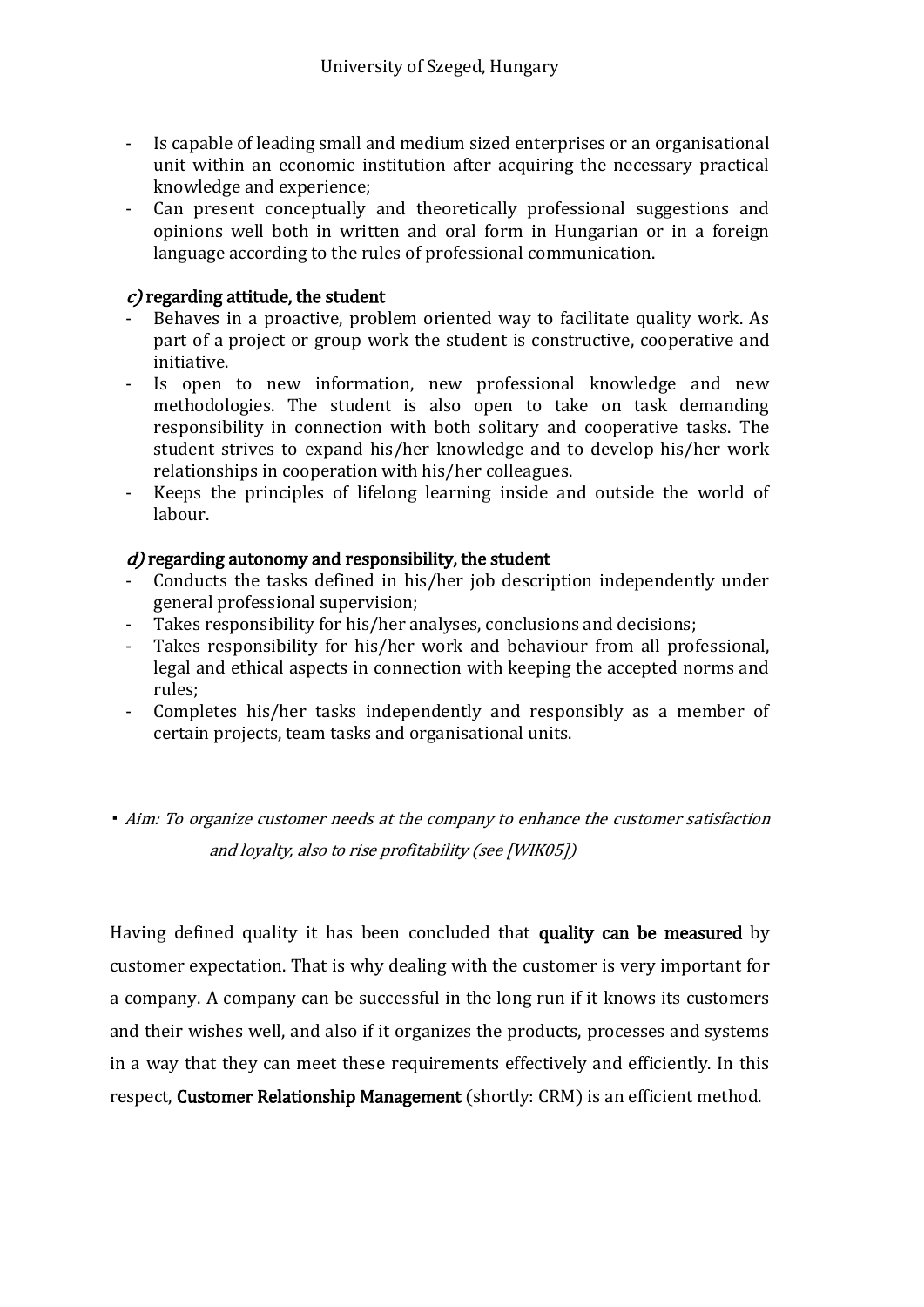Today, a lot of companies use a special software to keep and manage a record of their customers' data. The main purpose of CRM-systems like this is to achieve the expected profit in order to ensure the company's success. In case of a CRM software variability is fairly big. It includes everything from a simple customer database through working processes aiming at the automatic distribution of information to the means of data mining useful for generating new correlations from the given customer data. In general, the functional role of a CRM system can be divided into three fields of application (Figure 1).



Figure 1: CRM – system components (see [COM05])

#### <span id="page-7-0"></span>Operative CRM (oCRM)

The operative CRM involves each function which supports the enterprise's direct relations with its customers. In this case, it is called Front-Office function. For example, within the framework of oCRM, it is necessary to accomplish activities of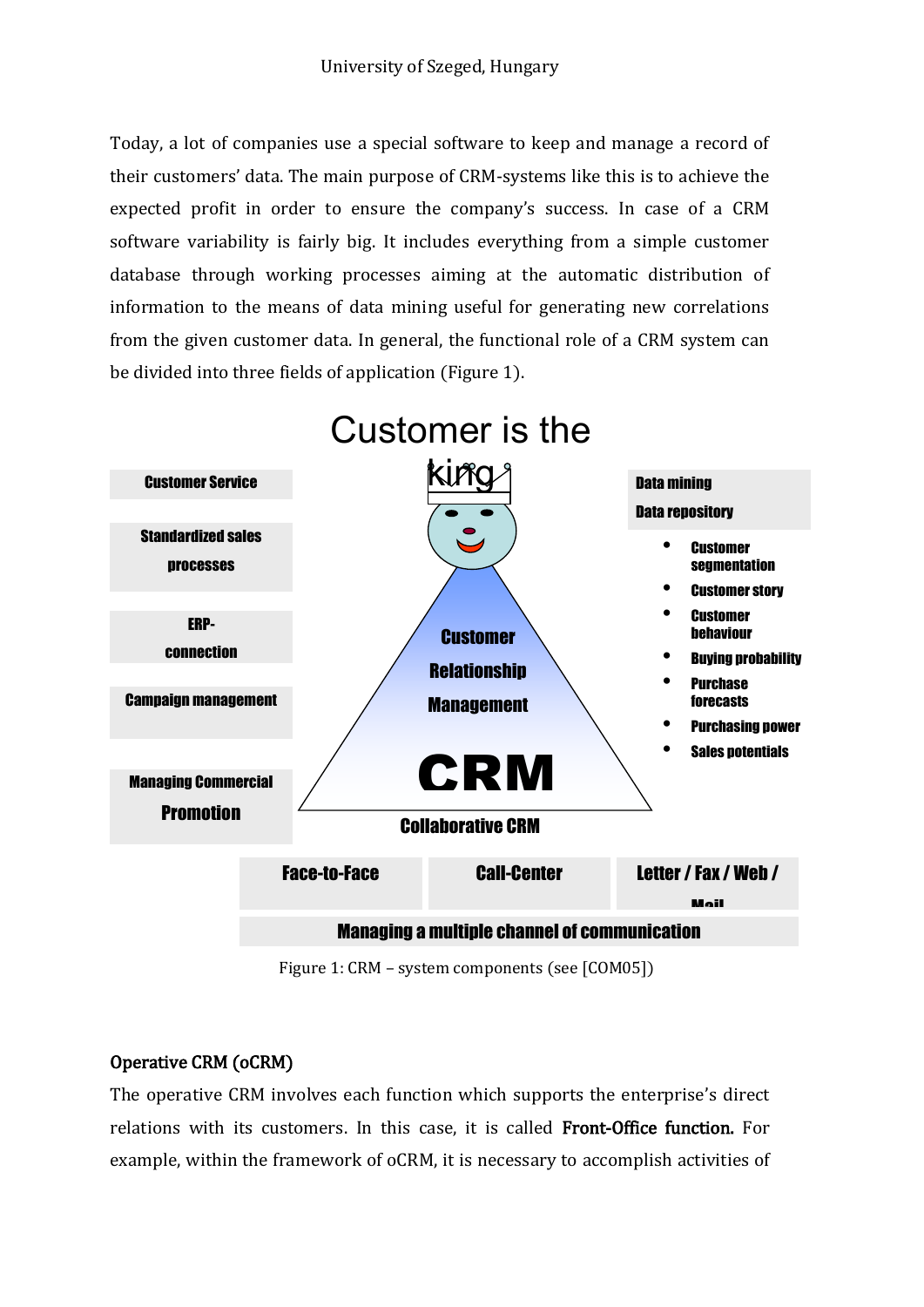advertising and service or to manage complaints. Besides the dialogue between the company and the customers, it is essential to optimize the business processes necessary for them. Back-Office processes (eg. forwarding complaints automatically by means of a defined business process) provide crucial information for a purposeful dialogue with customers. To avoid separated solutions it is indispensable to create interfaces of high performance between the CRM system and ERP (Enterprise Resource Planning) system of the company.

#### <span id="page-8-0"></span>Examples for oCRM:

- $\Box$  Service planning (Planning use, deadline and resources, managing return shipment, feedbacks, contracts, etc.)
- $\Box$  **Complaint management** (Quick management of complaints, including testing warranty claims, recording return shipment, distribution of credit entries, etc.)
- □ Trade Promotion Management (Planning and executing trade promotions in harmony with the foreign service and trade)
- $\Box$  Offer, order, settlement (Making and keeping a record of offers, contracts, including customer-specific prices, conditions, information on existing contracts, etc.).

#### Collaborative CRM (cCRM)

Functions of cCRM include controlling, supporting and synchronizing each communication channel towards customers. They include visits, office hours, telephone, fax, internet, e-mail, activities of foreign service, etc. An effective communication between customers and the enterprise can be made possible by any of them. Generally, it is the customer who chooses the way of communication. Irrespective of the way of communication, it is necessary to have consistent data and information available everywhere.

#### Examples for cCRM:

- $\Box$  Activity and relations management (Co-ordination of each deadline and activity regarding the customer)
- $\Box$  Case Management (Keeping an electronic file with every information on service cases regarding the customer)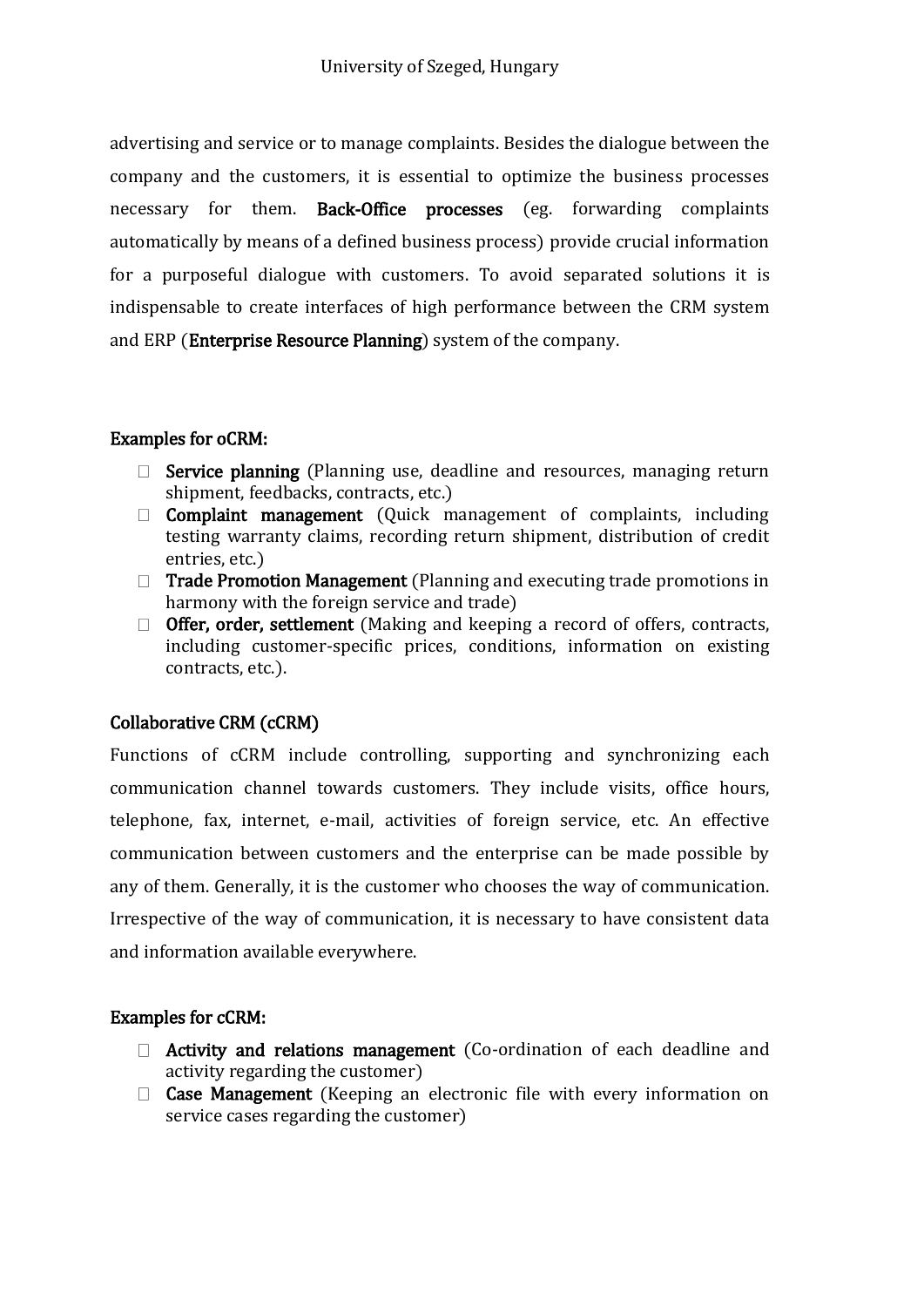#### Analytical CRM (aCRM)

The customer data are assessed in an application-oriented way by means of the Analytical CMR (shortly aCRM). For this, first it is fundamental to collect them in the data repository. Knowledge gained from the analysis is used for the constant improvement of business processes connected to the customer.

It, for example, makes customer segmentation or the effective campaign formation possible. Later, standard business processes can be developed for the identified customer segments.

#### Examples for aCRM:

- $\Box$  Marketing analysis (Assessment of the effectiveness of marketing campaigns)
- $\Box$  Service analysis (Assessment of product quality, service costs, profitability, reactivity, customer satisfaction, etc.)
- $\Box$  Knowledge management (Solution-database for the employees with the frequently asked questions (FAQ)).

Jump to **contents**. [Questions.](#page-27-0)

## <span id="page-9-0"></span>CRM- LINK COLLECTIONS AND PRODUCTS

The CRM-software market changes very quickly. Table 1 gives an overview about the recommended CRM-softwares.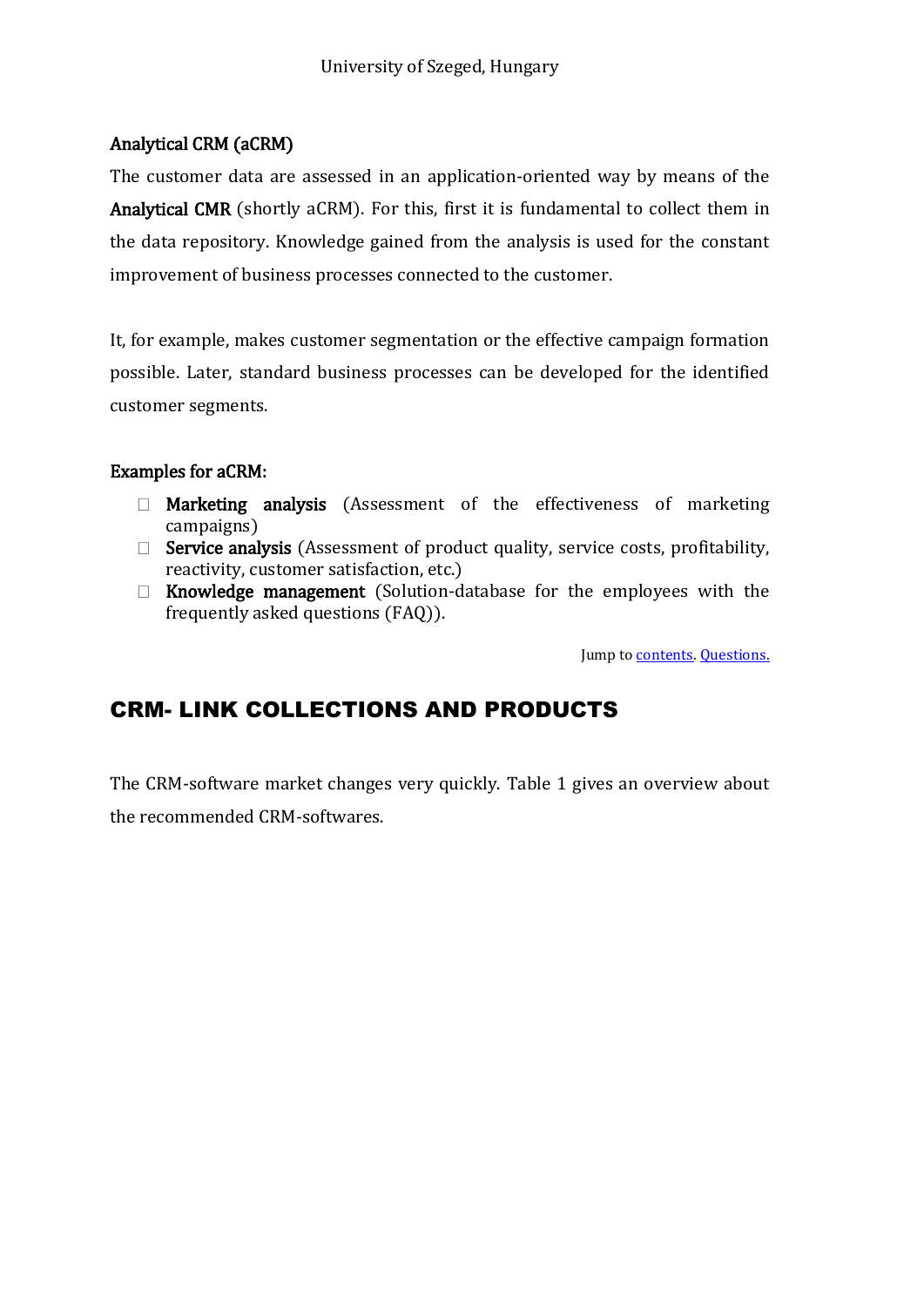| Product             | Firm                      | Link                                    |  |  |  |
|---------------------|---------------------------|-----------------------------------------|--|--|--|
| CAS                 | <b>CAS Software AG</b>    | http://www.cas.de/                      |  |  |  |
| <b>WinCard CRM</b>  | Team Brendel AG           | www.team-brendel.com/                   |  |  |  |
| ACT!                | <b>Sage CRM Solutions</b> | http://www.sagecrm.com/DE/              |  |  |  |
| SalesLOGIX          |                           |                                         |  |  |  |
| Orgasales           | Pro Team GmbH             | http://www.proteam.de/                  |  |  |  |
| <b>WICE 3.0</b>     | <b>Wise GmbH</b>          | http://www.wice.de/                     |  |  |  |
| <b>iAVENUE</b>      | Saratoga Systems          | http://www.saratogasystems.com/crm/     |  |  |  |
|                     |                           |                                         |  |  |  |
| Enterprise          | Salesforce.com            | http://www.salesforce.com/              |  |  |  |
| Professional        |                           |                                         |  |  |  |
| <b>Team Edition</b> |                           |                                         |  |  |  |
| mySAP               | <b>SAP AG</b>             | http://www.sap.com/germany/solutions/bu |  |  |  |
| Customer            |                           | suite/crm/index.aspx                    |  |  |  |
| Relationship        |                           |                                         |  |  |  |
| Management          |                           |                                         |  |  |  |
| Siebel 7.7          | <b>Siebel System</b>      | http://www.siebel.com/                  |  |  |  |

Table 1: Examples for CRM-softwares (see [CRM05])

Interesting reviews, market mirrors and link collections can be found in the following websites:

- [www.crm-EXPO.de,](http://www.crm-expo.de/)
- [www.acquisa-crm-expo.de,](http://www.acquisa-crm-expo.de/)
- □ [www.competence-site.de/crm.nsf,](http://www.competence-site.de/crm.nsf)
- [www.crm-expert-site.de,](http://www.crm-expert-site.de/)
- [www.crmguru.com.](http://www.crmguru.com/)

Jump to **contents**. **Questions**.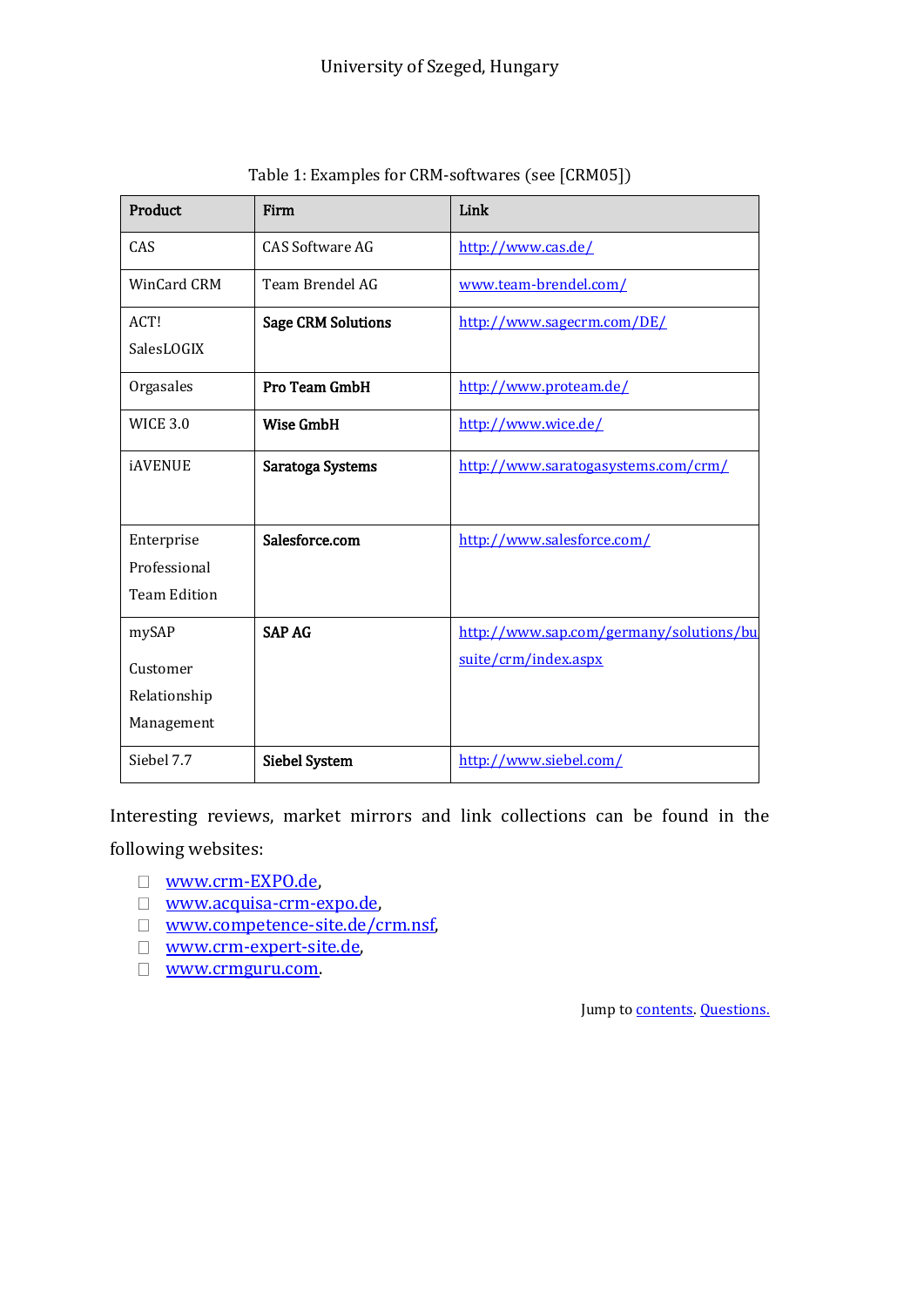## <span id="page-11-0"></span>UNIT 2 QFD – A METHOD TO FULFIL CUSTOMER EXPECTATIONS

## <span id="page-11-1"></span>THE CONCEPT AND CONTENT OF QFD

#### Skills of an economist studying in the Business Administration and Management BSc programme in Logistics

#### a) regarding knowledge, the student

- knows and keeps the rules and ethical norms of cooperation and leadership as part of a project, a team and a work organisation;
- has a clear idea of the the basic concepts and methods of founding institutions along with managing and altering their structure and organisational behavior;
- is familiar with the concepts and methods of controlling, organising and performing economic processes along with the methodology of analysing said processes, preparing and supporting decisions;
- is familiar with the basic principles of other professional fields connected to his/her own field (engineering, law, environmental protection, quality control, etc.);
- possesses the know-how required to complete basic leadership and organisation related tasks and is capable of preparing, launching and leading small to medium sized projects and enterprises;
- Has mastered the professional and effective usage of written and oral communication along with the presentation of data using charts and graphs;
- Has a good command of the basic linguistic terms used in economics both in his/her mother tongue and at least one foreign language.

#### $b$ ) regarding skills, the student

- is capable of planning, organising, leading and overseeing economic activities, projects, minor enterprises and economic organisations;
- can uncover facts and basic connections, can arrange and analyse data systematically, can draw conclusions and make critical observations along with preparatory suggestions using the theories and methods learned. The student can make informed decisions in connection with routine and partially unfamiliar issues both in domestic and international settings;
- Follows and understands business processes on the level of international and world economy along with the changes in the relevant economic policies and laws and their effect. The student considers the above when conducting analyses, making suggestions and proposing decisions;
- Can employ techniques and methods of solving economic problems with regard to their application requirements and limits;
- Can cooperate with others representating different professional fields;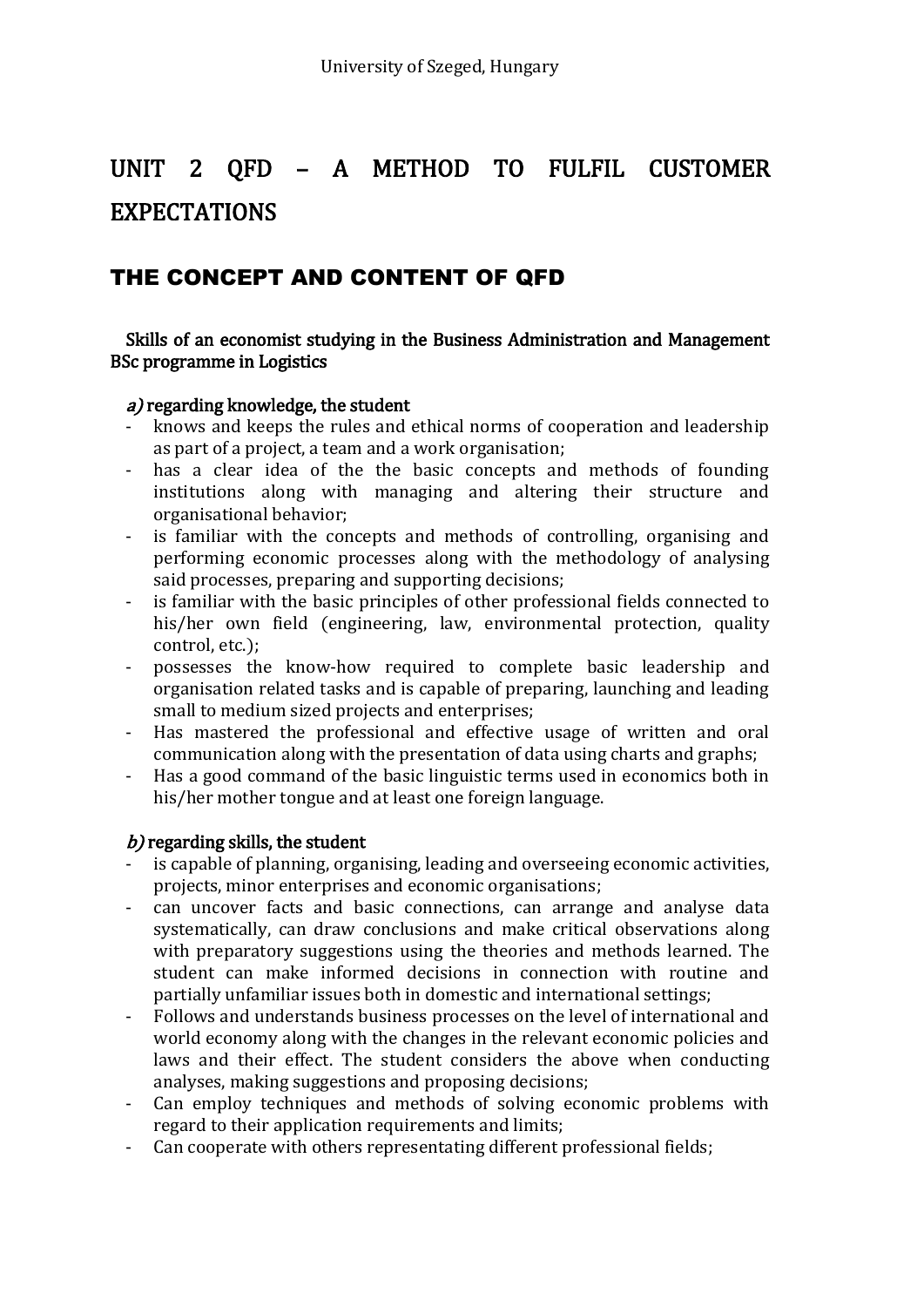- Assumes the role of leader and organiser in project- and group work after acquiring the necessary practical know-how and experience while also carrying out assessment and evaluation tasks;
- Is capable of leading small and medium sized enterprises or an organisational unit within an economic institution after acquiring the necessary practical knowledge and experience;
- Can present conceptually and theoretically professional suggestions and opinions well both in written and oral form in Hungarian or in a foreign language according to the rules of professional communication.

#### $c$ ) regarding attitude, the student

- Behaves in a proactive, problem oriented way to facilitate quality work. As part of a project or group work the student is constructive, cooperative and initiative.
- Is open to new information, new professional knowledge and new methodologies. The student is also open to take on task demanding responsibility in connection with both solitary and cooperative tasks. The student strives to expand his/her knowledge and to develop his/her work relationships in cooperation with his/her colleagues.
- Keeps the principles of lifelong learning inside and outside the world of labour.

#### $d$ ) regarding autonomy and responsibility, the student

- Conducts the tasks defined in his/her job description independently under general professional supervision;
- Takes responsibility for his/her analyses, conclusions and decisions;
- Takes responsibility for his/her work and behaviour from all professional, legal and ethical aspects in connection with keeping the accepted norms and rules;
- Completes his/her tasks independently and responsibly as a member of certain projects, team tasks and organisational units.
- Aim: To recognize customer requirements and then to purposefully transform them

<span id="page-12-0"></span>into technical or organizational solutions

QFD is the abbreviation for Quality Function Deployment. The starting point of QFD is the customer requirements. The basic concept of QFD is that it is not enough to recognize these requirements, but they have to be consistently accomplished as well.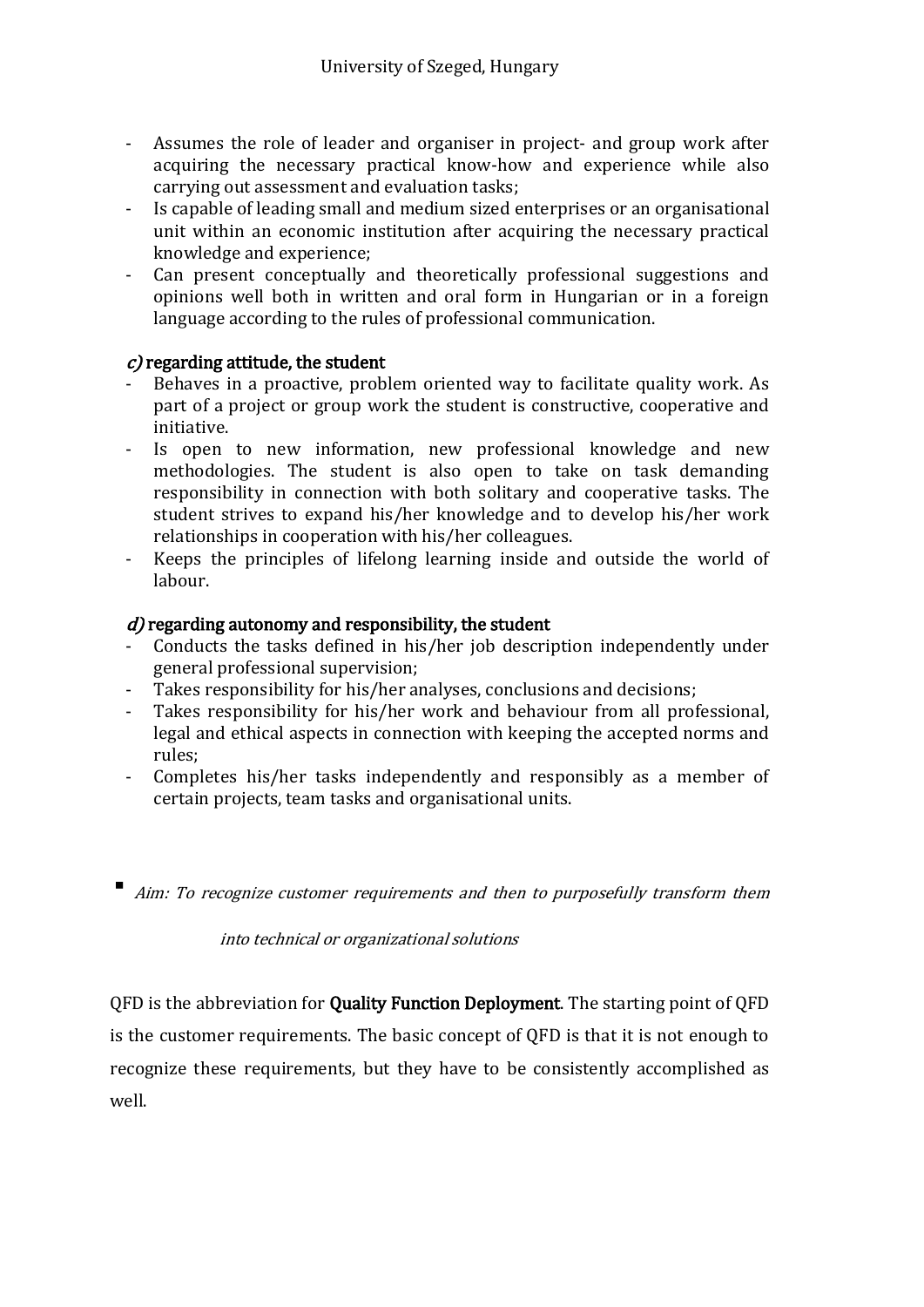The QFD-method has a systematic, multiple-stage course of action. Firstly, the performance demands made on the company (products, services) are deduced from customer requirements, then the necessary company processes from them. Generally saying, by means of QFD the question of  $\mu$ WHAT has to be done?" is transformed into "HOW it should be done?".

<span id="page-13-0"></span>The QFD comes from Japan and its first appearance is dated back to 1966. The name of QFD in Japanese is Hin Shitsu, Ki No, Ten Kai, which means "Presentation of typical functions". The founder of QFD is Yoji Akao, whose book on QFD was published in Japan in 1978 (see [QFD01]), then it first came out in German in 1992 (see [AKA92]).

QFD aims at the consistency of purpose and integrity. That is why it is best to work in teams including all the parties involved. For example, when developing a new product: marketing, construction, preparing the work, production, maintenance and service. The use of QFD in logistics means marketing, logistics planning and the logistics fields involved together with controlling.

In the specialized literature (see [QFD01]) three starting points are distinguished in case of QFD:

- $\Box$  the extended start according to AKAO (comprehensive QFD)
- $\Box$  the 4-phase model according to the American Supplier Institute (ASI) and
- $\Box$  King's matrix of matrices [KIN94].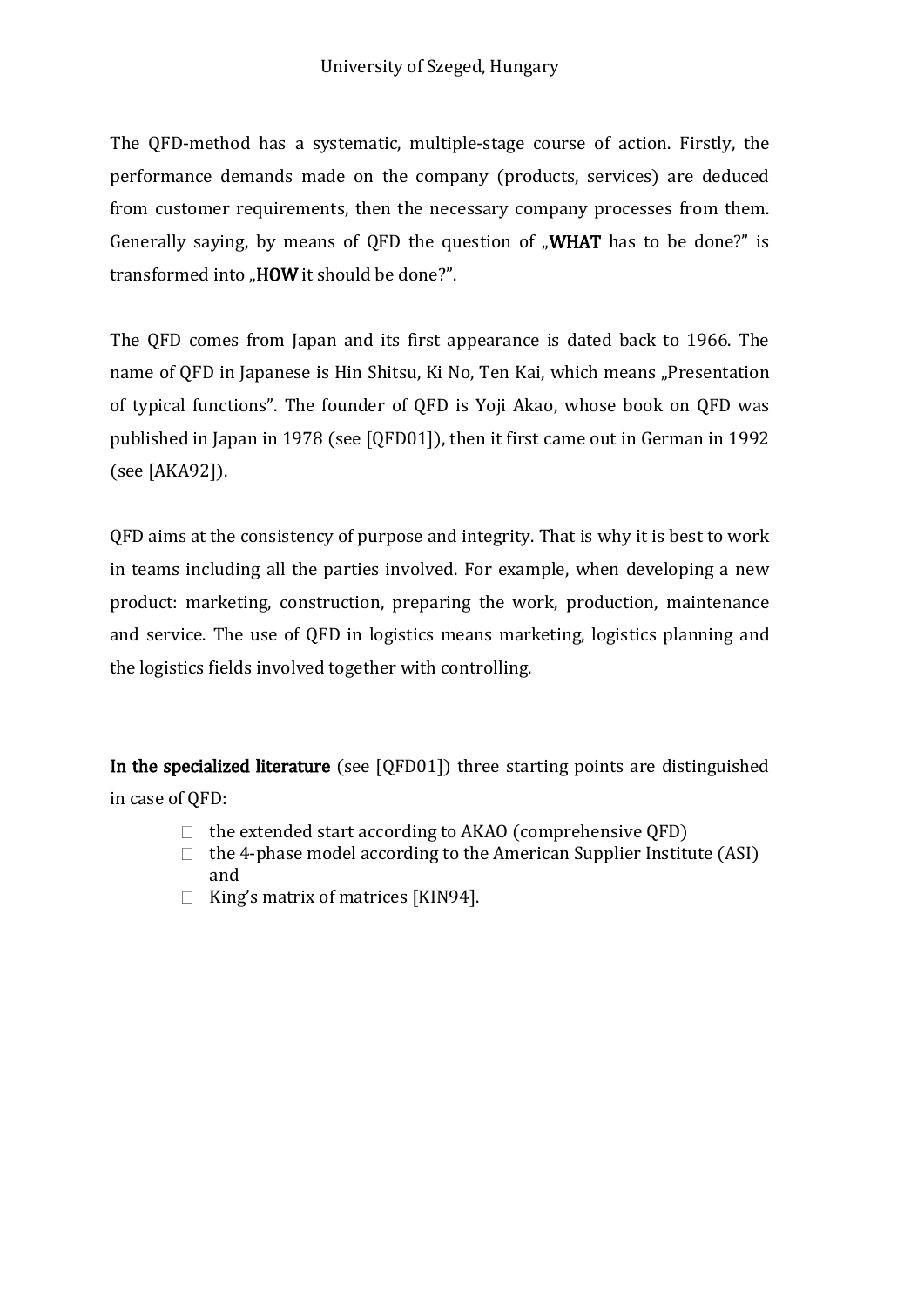| Pros                                                             | Cons                                                                                         |
|------------------------------------------------------------------|----------------------------------------------------------------------------------------------|
| ensures the general customer-<br>L<br>orientation at the company | too time consuming                                                                           |
| preventive action                                                | personal share                                                                               |
| industry-related                                                 | besides quality assurance, it is a less-known<br>H<br>method                                 |
| a systematic, tested procedure                                   | its results depend on the competence and<br>Ш<br>co-operative ability of the people involved |
| applicable in many ways                                          | requires a special knowledge of method to<br>use it purposefully                             |
| interactions, correlations are examined<br>consciously           | requires a partly high degree of abstraction                                                 |
| demands team work and cross-field<br>communication               | reduces examination to few, significant<br>parameters                                        |

Table 2: Pros and cons of QFD [QFD01]

We do not intend to compare these diverse approaches now. Leave them to the experts of quality engineering. Table 2 summarizes the pros and cons of QFD independently from the three approaches.

In the following parts the 4-phase model will be presented, which is frequently used in the industry, which is why it seems to be especially suitable to apply in the field of logistics, too.

Jump t[o contents.](#page-2-0) [Questions.](#page-27-0)

## <span id="page-14-0"></span>THE GENERAL COURSE OF ACTION WITHIN QFD

<span id="page-14-1"></span>The name of each phase of the 4-phase model, its input parameters and results are shown in Table 3.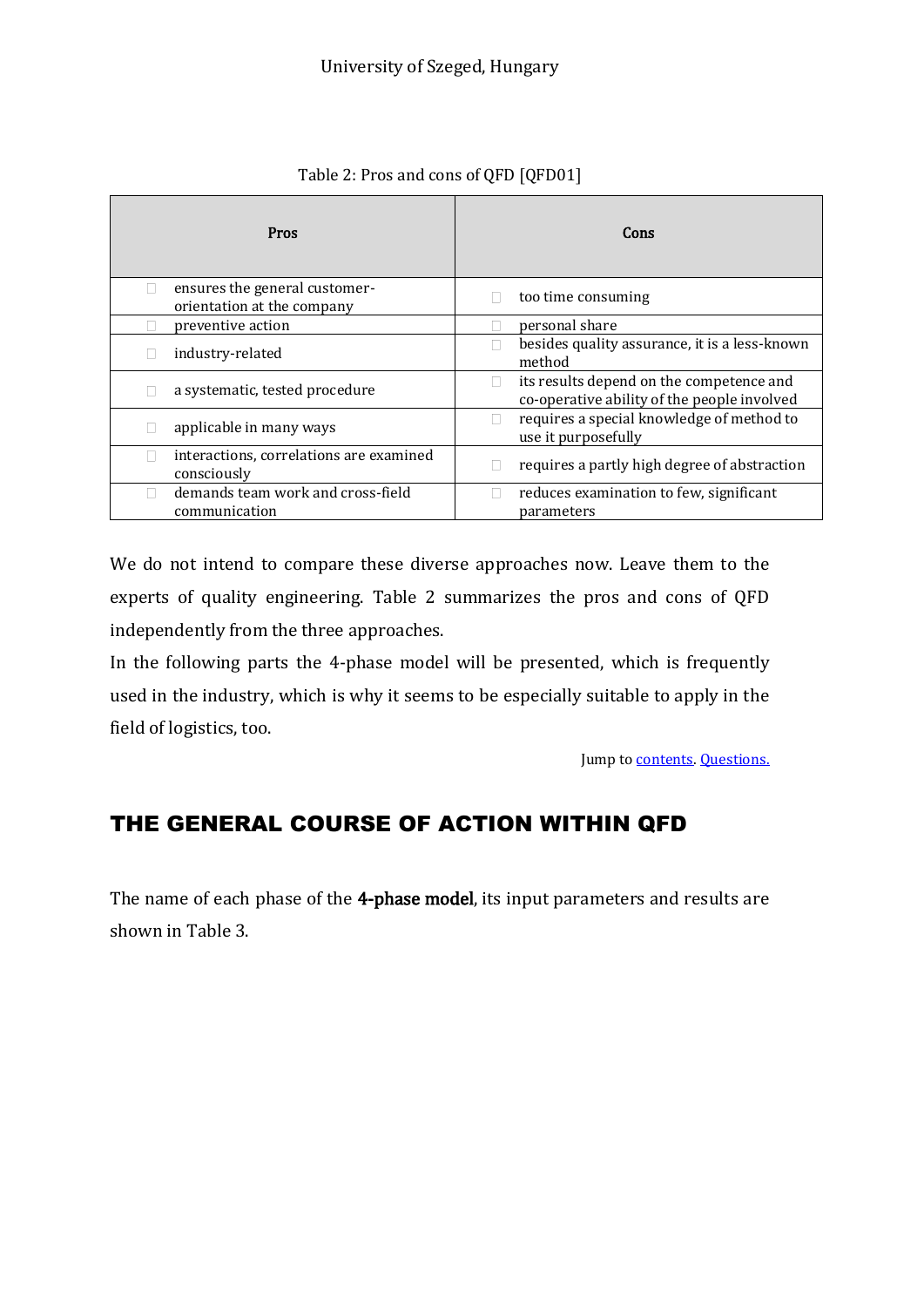| Phase | Name of the<br>phase | $INPIIT = WHAT$         | $OUTPUT = HOW$                             |
|-------|----------------------|-------------------------|--------------------------------------------|
| Phase | Product              | <b>Customer demands</b> | <b>Product parameters</b><br>(performance) |
| 1     | planning             |                         | list)                                      |
| Phase | Component            | product parameters      | <b>Component parameters</b>                |
| 2     | planning             |                         | (the product itself)                       |
| Phase | Process              | components parameters   | Production specifications (process         |
| 3     | planning             |                         | data)                                      |
| Phase | Production           | process data            | Manufacturing instruction                  |
| 4     | planning             |                         | (work and control instructions)            |

Table 3: The 4-phase model [QFD01]

As it is shown in Table 3, the most important output parameters of each phase are also the input parameters of the successive phases. That is how the continuous flow of arrows is created.

<span id="page-15-0"></span>For the clear-cut documentation the use of a work sheet turned out to be very practical. It is also called the "House of Quality" on the basis of its form. The "House of Quality" provides a suitable basis for the systematic development, assessment and documentation. The work sheet contains all the relevant information in a very compact and clear form. All in all, the QFD-method can be applied well due to the concentration on critical parameters.

To sum everything up, the QFD offers systematic instructions of action. However, conceptions of phases and work sheets do not provide a formal narrowing but only a sample solution. The four phases and the work sheet can be easily altered to suit different demands both in content and in form with respect to the questions.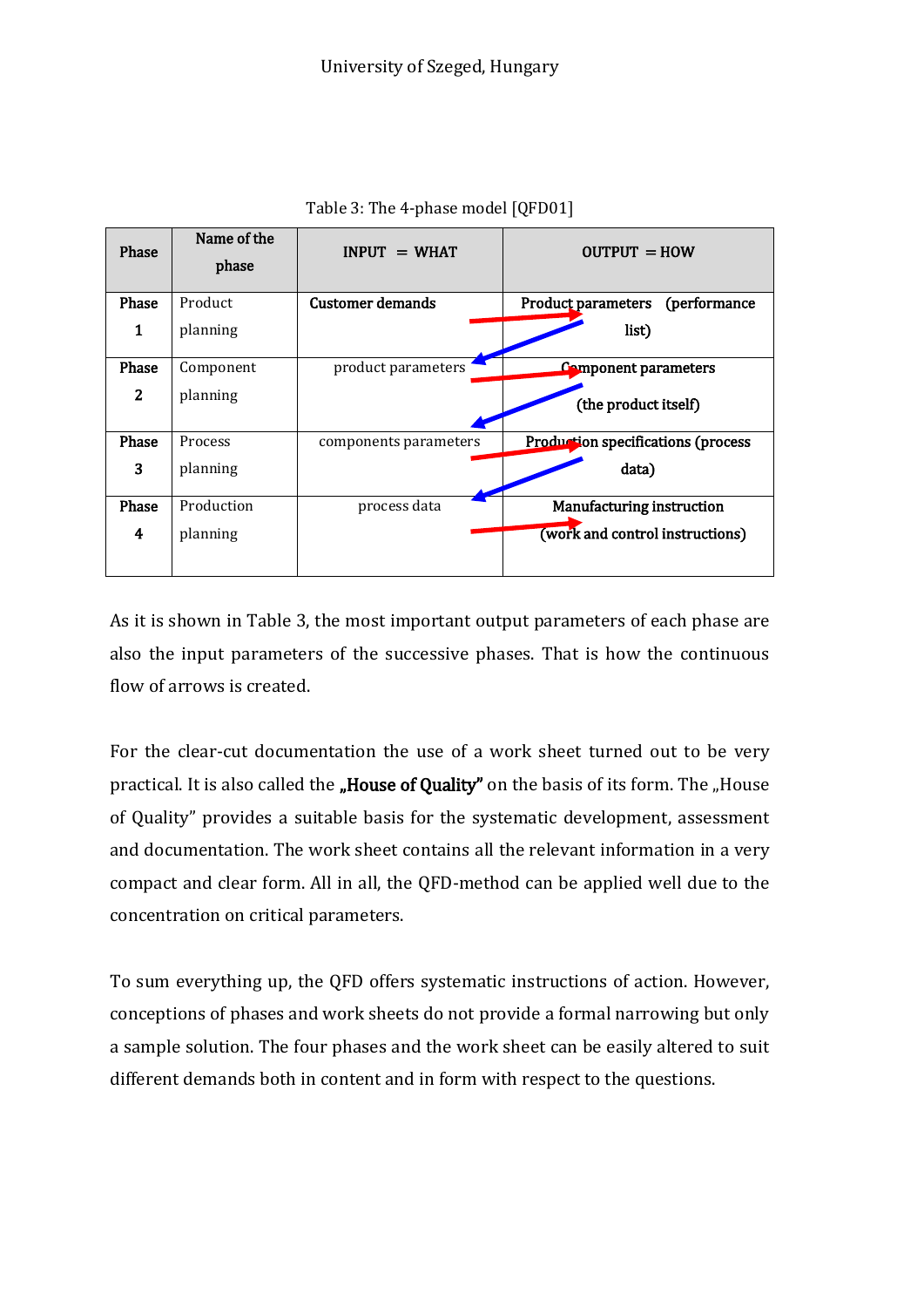That is why nothing can hinder the creative use of QFD for the typical logistics tasks.

Jump t[o contents.](#page-2-0) [Questions.](#page-27-0)

## <span id="page-16-0"></span>AN EXAMPLE FOR THE APPLICATION OF QFD

<span id="page-16-1"></span>The course of action of QFD is shown through an example and the interpretation of a course of action. For distribution purposes a new device of transportation should be developed for a centre of goods in the downtown to supply shops under the slogan: "Citysprinter".

#### <span id="page-16-2"></span>PHASE 1: PRODUCT PLANNING

Customer demands  $\Box$  Product prameters (Pflichtenheft)

#### Phase 1, Step 1: Recording the customer wishes

The customer wishes mean the first "WHAT". First of all, this "WHAT" includes the customer requirements. A lot of important information can be gained from the CRM-system. Basically, previously collected data is stored here but it is also necessary to consider the actual trends. They include the unpronounced wishes of the customer, new technological developments, modifications according to the current taste, etc. It is possible to have conversations with the customer in this phase. The data and information gained should be representative. All further steps are built on the customer wishes, the results of QFD are reliable only as much as the customer demands are known.

#### Some essential questions to record customer wishes:

- $\Box$  Who are my customers?
- $\Box$  How important these customers are for my company?
- $\Box$  What wishes, demands, requirements do my customers have?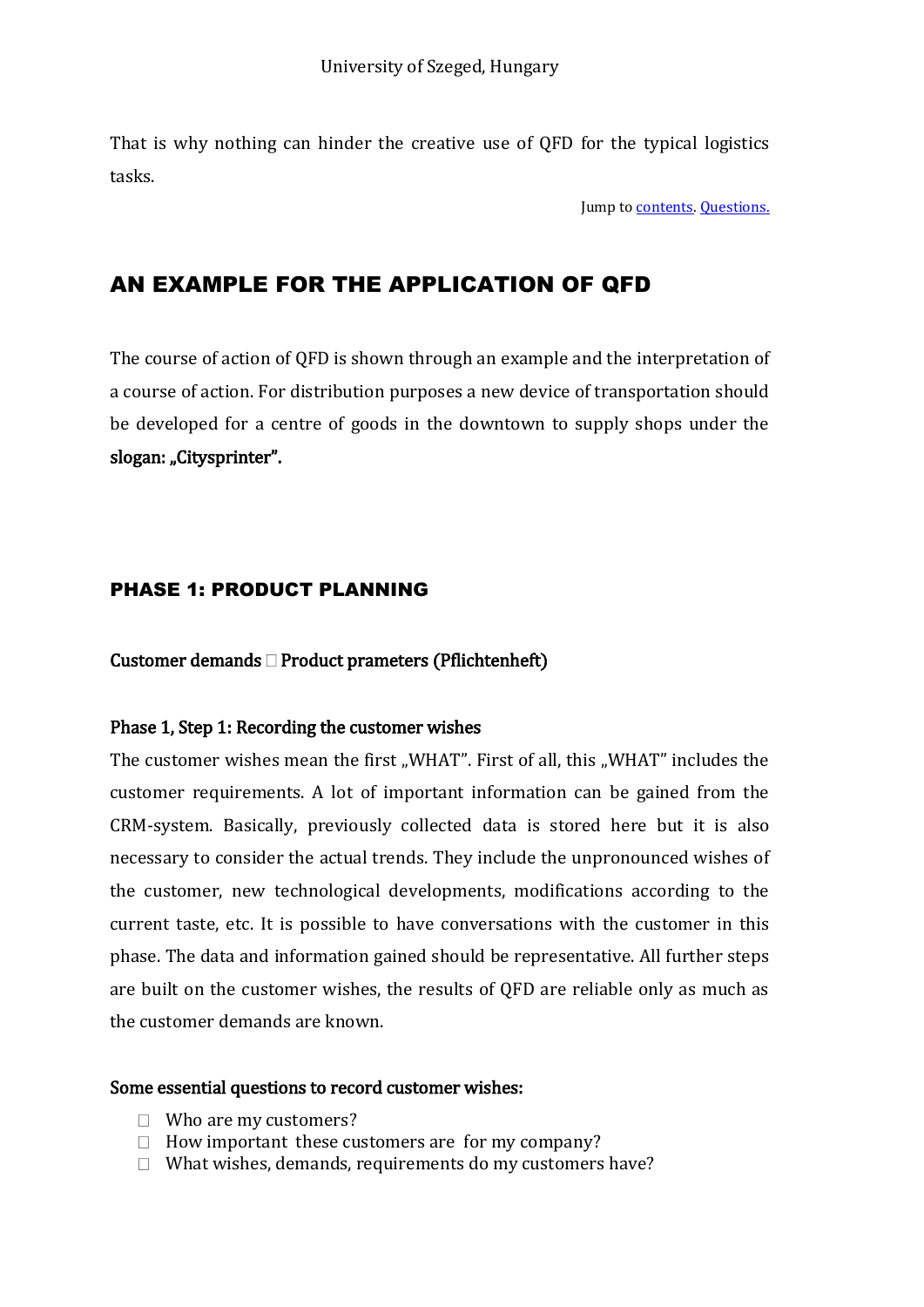$\Box$  How significant these wishes and demands are for my customers?

For our example the marketing department analyzed the customer wishes and gave the OFD team the following result. The future buyer of the "Citysprinter" would like a vehicle supplied with parameters shown in Table 4.

#### Table 4: Customer demands for the Citysprinter [QFD01]

| Parameter                  | How it is expressed                                                                             |
|----------------------------|-------------------------------------------------------------------------------------------------|
| Great safety               | safety for the driver<br>safety for the load (cooling, stealing, protection<br>against damages) |
| Very good driving features | $<$ 3 m radius of turning round                                                                 |
| Good acceleration          | from 0 to 100 km/h under 10 s                                                                   |
| Low operating costs        | less than 3.500 EUR / year                                                                      |
| Lower purchase price       | less than 25,000 EUR                                                                            |
| Simple freight             | additional frieght to 1500 kg<br>loading/unloading should be possible from three<br>sides       |

#### Phase 1, Step 2: Assessment of customer demands according to KANO

Customer demands are first assessed by the triple division introduced by the KANO [KAN84].

#### KANO [KAN84] distinguishes

- $\Box$  the basic customer demands (basic demands)
- $\Box$  function demands of the customer (performance demands)
- $\Box$  innovation features (animating demands).

Here, it is the last one that is the key demand from the point of purchase. The basic needs are obvious and irrelevant for QFD.

Table 5 clearly shows that most customer demands are demands pronounced directly by the customer. We will not deal with safety because according to experts it belongs to the standards of each vehicle. It can be seen that there are no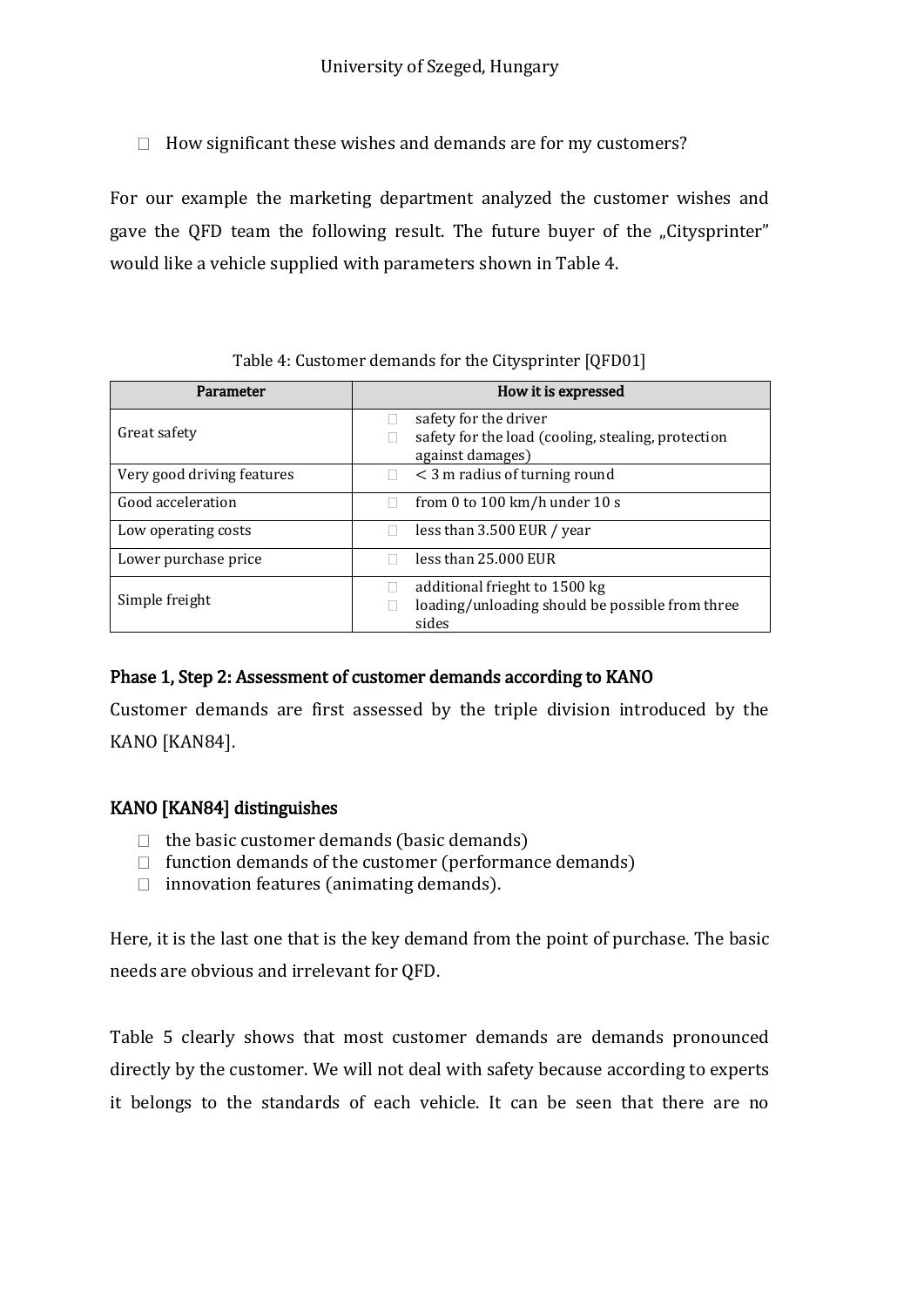innovative features mentioned. Under such conditions "our citysprinter" has no chance to become a customer's hit.

## Actually, a new turn should be inserted here to generate innovative features that customers will accept! Results of a benchmarking analysis could help us.

| Parameter       | <b>Expression</b>                                                                                     | <b>Basic</b><br>demand | <b>Functional</b><br>demand | Innovative<br>feature |
|-----------------|-------------------------------------------------------------------------------------------------------|------------------------|-----------------------------|-----------------------|
| Safety          | Safety for the driver<br>Safety for the load (cooling,<br>stealing, protection<br>against<br>damages) | X                      |                             |                       |
| Driving feature | Radius of turning round $<$ 3 m                                                                       |                        | $\mathbf{X}$                |                       |
| Acceleration    | From 0 to 100 km/h under 10<br>S                                                                      |                        | $\overline{\mathbf{X}}$     |                       |
| Operating costs | Less than 3.500 EUR / year                                                                            |                        | $\overline{\mathbf{X}}$     |                       |
| Purchase prise  | Less than 25,000 EUR                                                                                  |                        | $\overline{\mathbf{X}}$     |                       |
| Freight         | Additional frieght to 1500 kg<br>Loading/unloading should be<br>possible from three sides             |                        | $\overline{\mathbf{X}}$     |                       |

Table 5: Description of customer demands according to KANO [QFD01]

#### Phase 1, Step 3: Weighing customer demands

Not every customer demand is equally important, it is necessary to weigh them against each other. Any known weighing process is good for this purpose. In our example we are using the paired comparison as a weighing process. (It is also known as the pairwise comparison matrix process.) (see Table 6) In this case we are always comparing two features with each other. If one of them is more important than the other, it gets 2 points, while the other gets 0 points. If, for example, we compare safety with purchase price, we value safety better, so it gets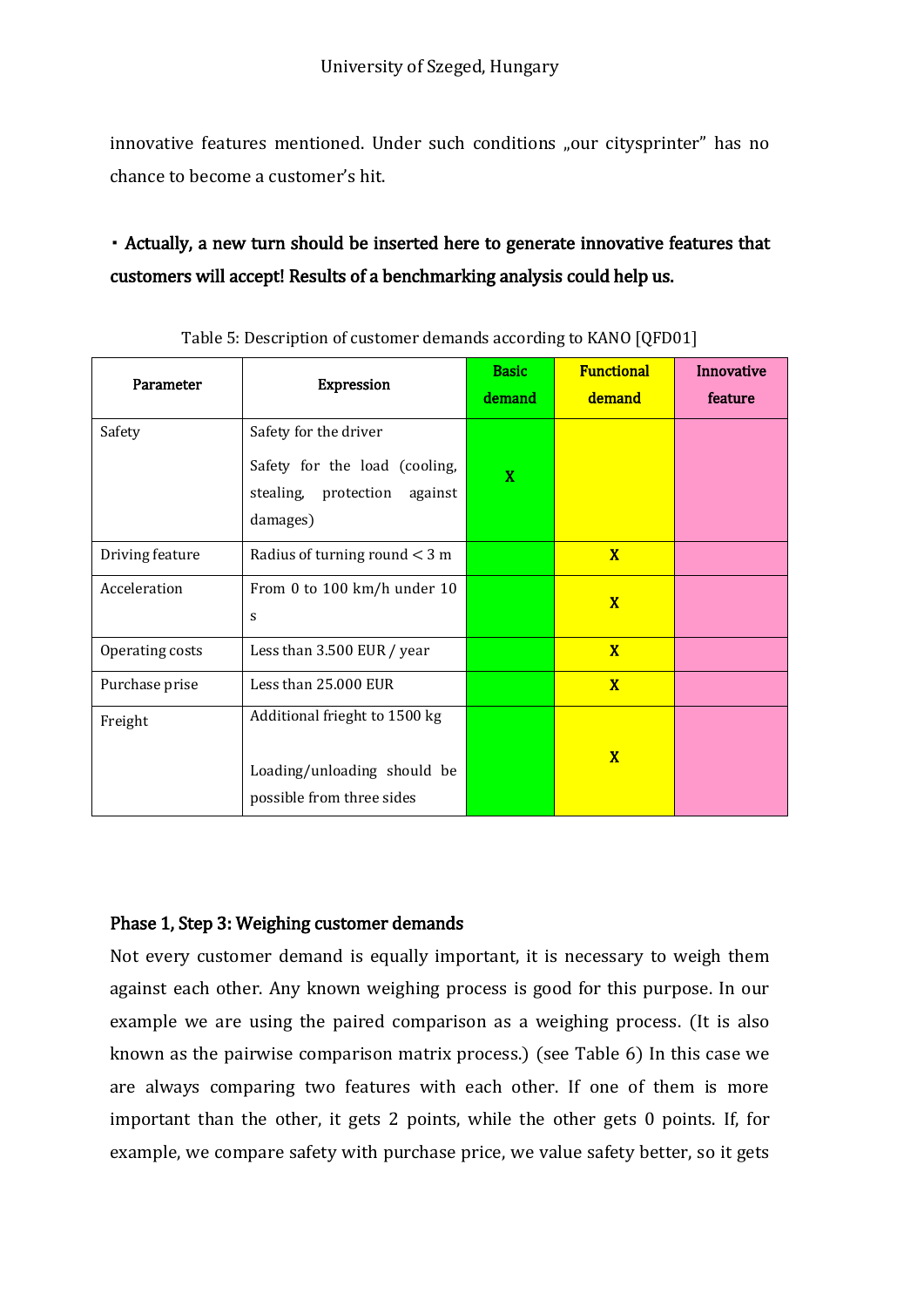2 points, and the purchase price gets 0 points in this comparison. If both features are equally important, they both get 1 point each. As the next step, we calculate the sum of the figures for each feature. Safety gets 5 points as the sum of figures.

| Table 6: Weighing customer demands with paired comparison and then normalization to |
|-------------------------------------------------------------------------------------|
| 10 [QFD01]                                                                          |

| Pairwise comparison<br>lmatrix |                  |                |                 |                |                |       | Normalization to 10 |
|--------------------------------|------------------|----------------|-----------------|----------------|----------------|-------|---------------------|
| 2 - more important             | Driving features |                | Operating costs | Purchase prise |                |       |                     |
| 1 - equally important          |                  |                |                 |                |                |       |                     |
| $0$ – unimportant              |                  | Acceleration   |                 |                | Freight        | Total |                     |
| Driving features               |                  | $\mathbf 1$    | $\bf{0}$        | $\overline{2}$ | $\overline{2}$ | 5     | 7,1                 |
| Acceleration                   | 1                |                | $\bf{0}$        | 1              | 1              | 3     | 4,3                 |
| <b>Operating costs</b>         | $\overline{2}$   | $\overline{2}$ |                 | $\overline{2}$ | $\mathbf{1}$   | 7     | 10,0                |
| Purchase price                 | $\bf{0}$         | $\mathbf{1}$   | $\bf{0}$        |                | $\bf{0}$       | 1     | 1,4                 |
| Freight                        | $\mathbf{0}$     | $\mathbf{1}$   | 1               | $\overline{2}$ |                | 4     | 5,7                 |

This is then followed by normalization to the highest value of 10 points (Table 6). For this we calculate the weighing factor (10 x the sum of figures) / the value of the highest total. It means that the feature with the highest total gets the weighing factor 10. As it can be seen in Table 6, the feature of  $n$ , the low operating costs" is the most important, which scores 10 points.

#### Phase 1, Step 4: Deduction from technical needs (HOW)

In this step the customer needs for the "Citysprinter" product (WHAT) are turned to HOW, where "How" means the desired product features. Our QDF-logistics team, after a long discussion, concluded that the product should perform the top technical requirements in categories of vehicle size, motorization, hybrid engine, manufacturing costs and payload. We filled in the QFD form partly. We enumerated the customer demands under WHAT. The importance shows the results of our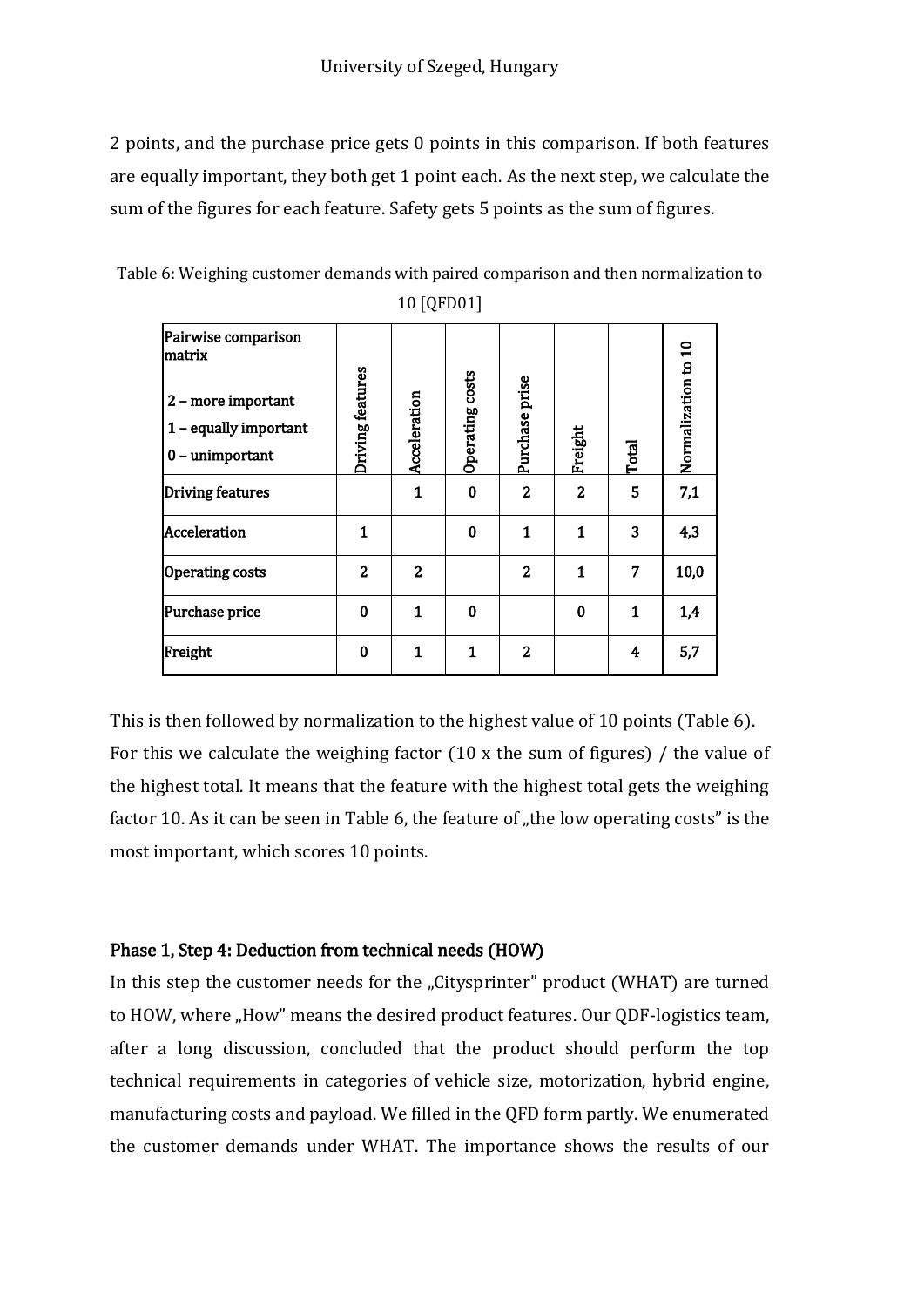"paired comparison" which were formed by weighing these demands. Under HOW the labels contain the technical requirements which our QFD team lays to the "Citysprinter". HOWs should be expressed quantitatively, so they have to be precisely measurable. It makes comparisons in competitions, then recording values specified for the requirements of development and quality assurance easier.

#### Phase 1, Step 5: Quantitative expression of technical demands (HOW MUCH)

Targets adjusted to our technical demands can be defined but it is more advantageous to assess technical importance and competitiveness first.

#### Phase 1, Step 6: Completion of HOW matrix to WHAT, evaluation

The matrix "How and to what" has a key-position in the work sheet. Relations between product features (HOW) and customer demands (WHAT) are written there. It is asked there how much each product criteria effects satisfaction of customer demands (correlation). The strength of the relation between HOW and WHAT is evaluated with a pre-recorded scale.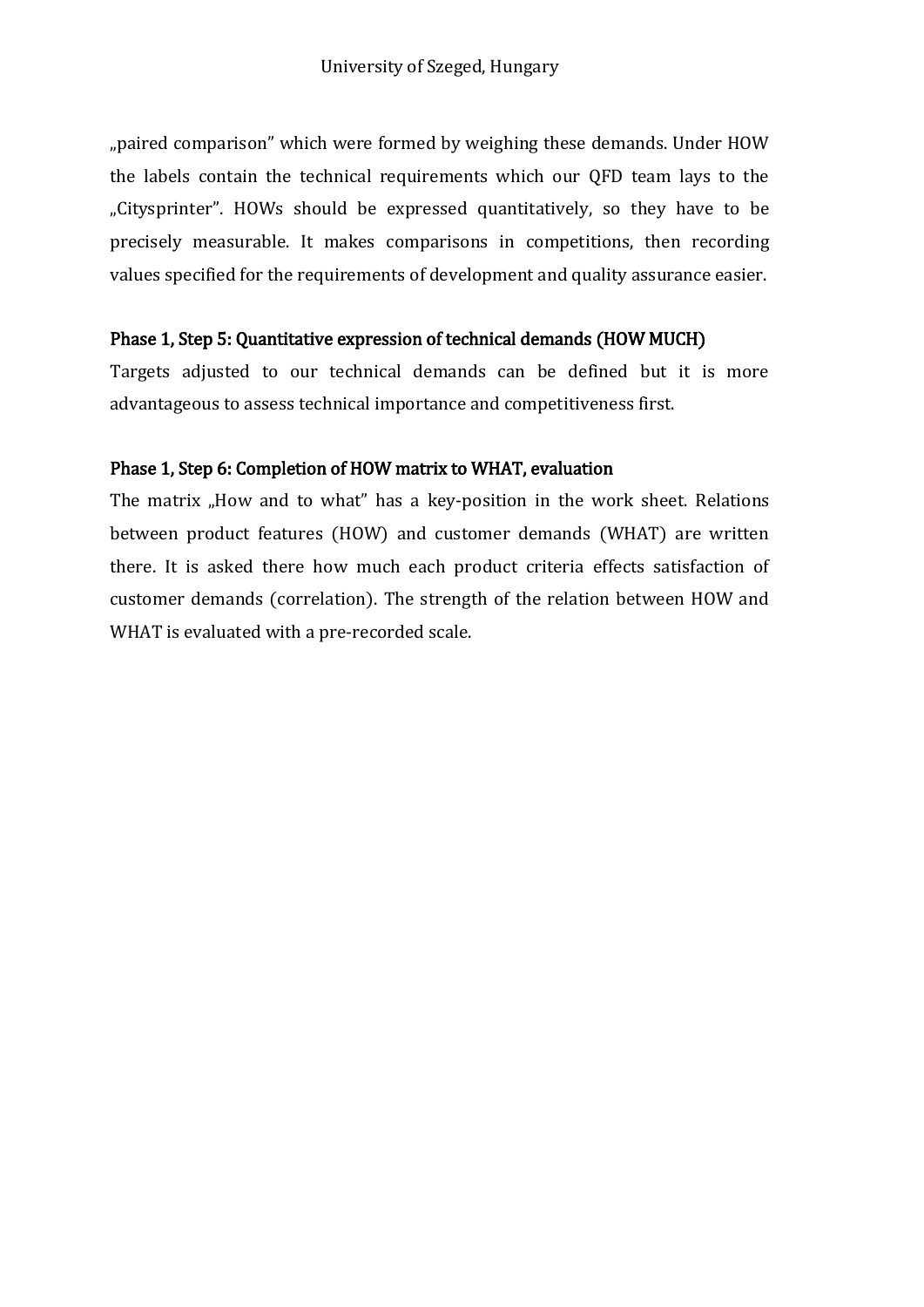| Indicator                                                | Examination / interpretation                                                                                           |
|----------------------------------------------------------|------------------------------------------------------------------------------------------------------------------------|
| Line – empty or less completed                           | At least one HOW is missing which would satisfy this<br>customer demand (WHAT)                                         |
| Line – well -completed                                   | There is a lot of HOWs which satisfy this customer<br>demand. Is every HOW really needed? (Chance to reduce<br>costs!) |
| Column – empty or less completed                         | Perhaps it is not a real feature (HOW).<br>Is this feature (HOW) new and unknown?                                      |
| Column - well-completed                                  | It is key-feature which involves a lot of customer demands.                                                            |
| Lines or columns with the<br>same<br>pattern / structure | Are they similar features which can possibly be drawn<br>together?                                                     |

#### Table 7: Evaluations within QFD – matrix [QFD01]

In our example the evaluation is carried out in four steps.

- 0 no relation
- 1 weak relation
- 2 medium relation
- 3 strong relation

Evaluating the matrix the features which influence customer demands most will manifest themselves. Besides, other evaluations are worthwhile [QFD01] too which we summarized in Table 7.

#### Phase 1, Step 7: Calculation of the technical interpretation of HOWs

For the technical interpretation we calculate the total sum from importance and suitable demand. On the basis of the values, we define the priorty of the features of our technical solution to the "Citysprinter".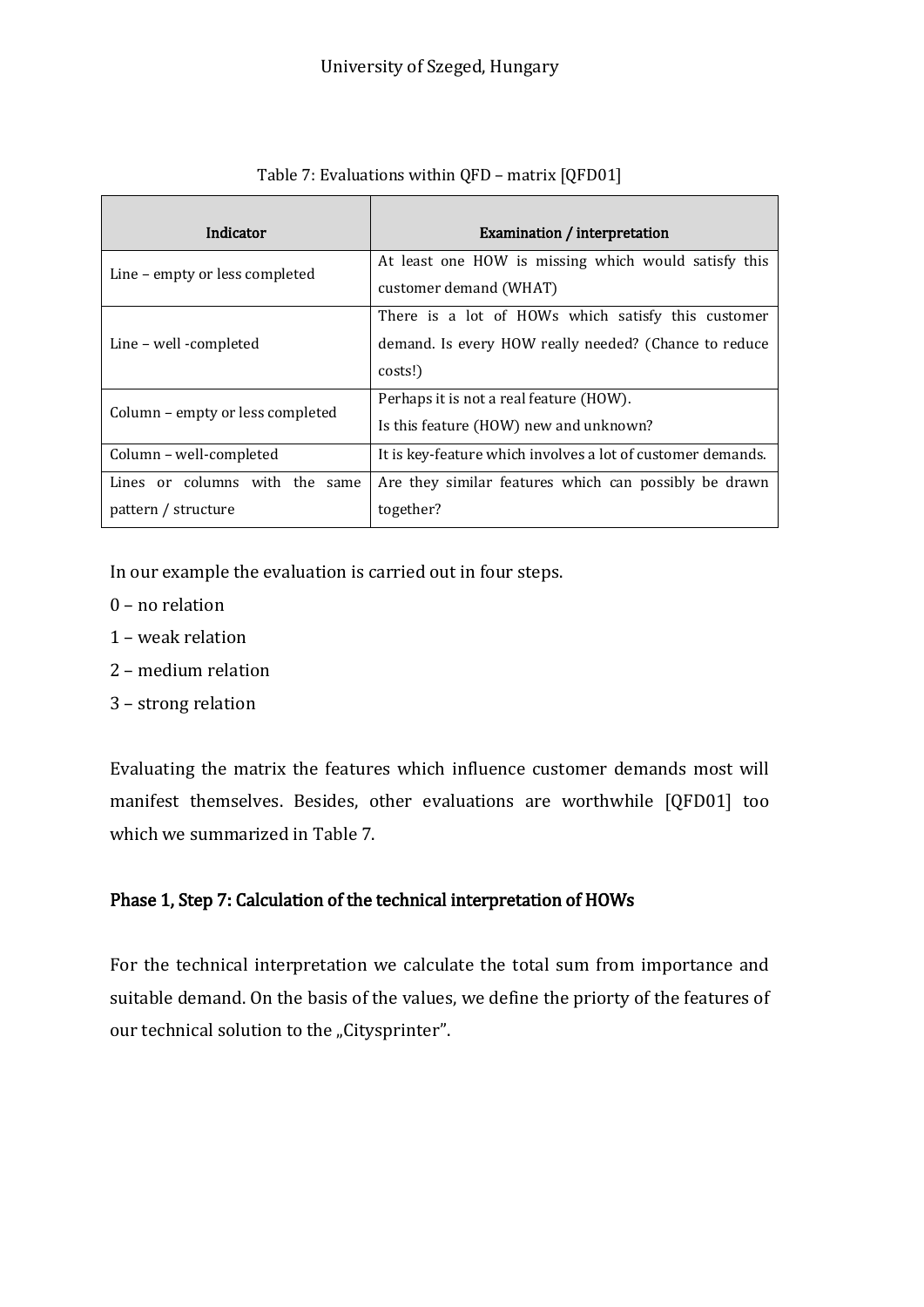In our example these are the priorities:

- 1 motorization has the highest priority here,
- 2 manufacturing costs have the second priority,
- 3 the hybrid engine has the third priority,
- 4 the vehicle size has the fourth priority,
- 5 payload has the lowest priority.

#### Phase 1, Step 8: Comparison with competing products (WHAT-comparison)

Now, it is time to compare our own product to the competing products. For this, it is necessary to define and list the own product and the similar products of the competitors.

In the right side of the matrix the evaluation gets visualized. It documents the customer image of the own product and the competing products, also it shows the reputation of each product for each customer demand. A scale from 1 (very bad) to 5 (very good) is applied for the evaluation. Data which the evaluation is based on should be either made specifically or should be provided by the sales studying the market.

## Phase 1, Step 9: Examination of feature correlation (correlation of HOW to HOW) and the input of the direction of optimization

We fill in the "roof" of the Houses of Quality. It is where the paired comparison of HOWs is done, so the study of correlation of features. Either symbols (circles, crosses, plus, minus, etc.) can be used to designate correlations. It is necessary to distinguish here whether the features mutually support each other (positive correlation) or weaken each other (negative correlation).

The evaluation reveals the critical constellations which have to be solved. It can be done, for example, by modification of the prescribed values  $($ "how much"). Conflicts can be seen here which need compromise. (Figure 2)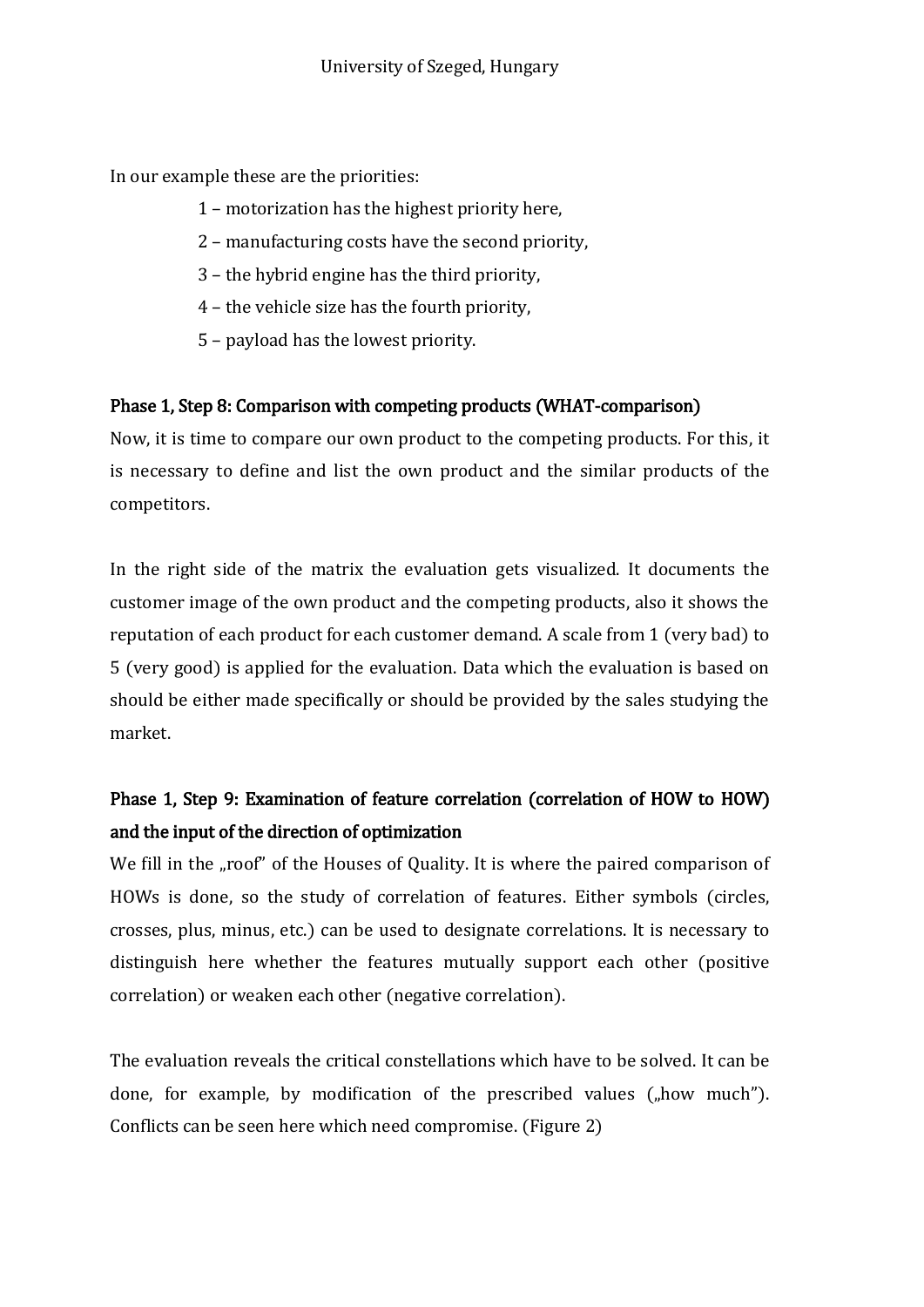

Figure 2: Completion of the "roof" and decision on changes to achieve

The direction of optimization represented with arrows shows whether the feature value increases, lessens or stays the same.

## Phase 1, Step 10 Difficulties at implementation and technical comparison for the competition

In the next step we assess how difficult it is to achieve the HOWs. For this we use a scale 1-5 again where 1 means very difficult and 5 very easy (problem free).

Attention: 1 is often used as problem free, while 5 as very difficult.

Assessment involves, for example, statistics, tests, plans, experiences regarding correction, complaints, warranty performances, waste disposal clauses, legal requirements and their realization.

As the example shows very well, the "House of Quality" provides very good support both for the work sheet and for the documentation. It includes the QFD-matrices, assessment tables, also it can be supplemented with comments.

For the development of our "Citysprinter" there should be at least three more "Houses of Quality". The first one is necessary for the features of the actual product, the second one for the manufacturing specifications, and the third one for the process instructions (services, supervision etc.).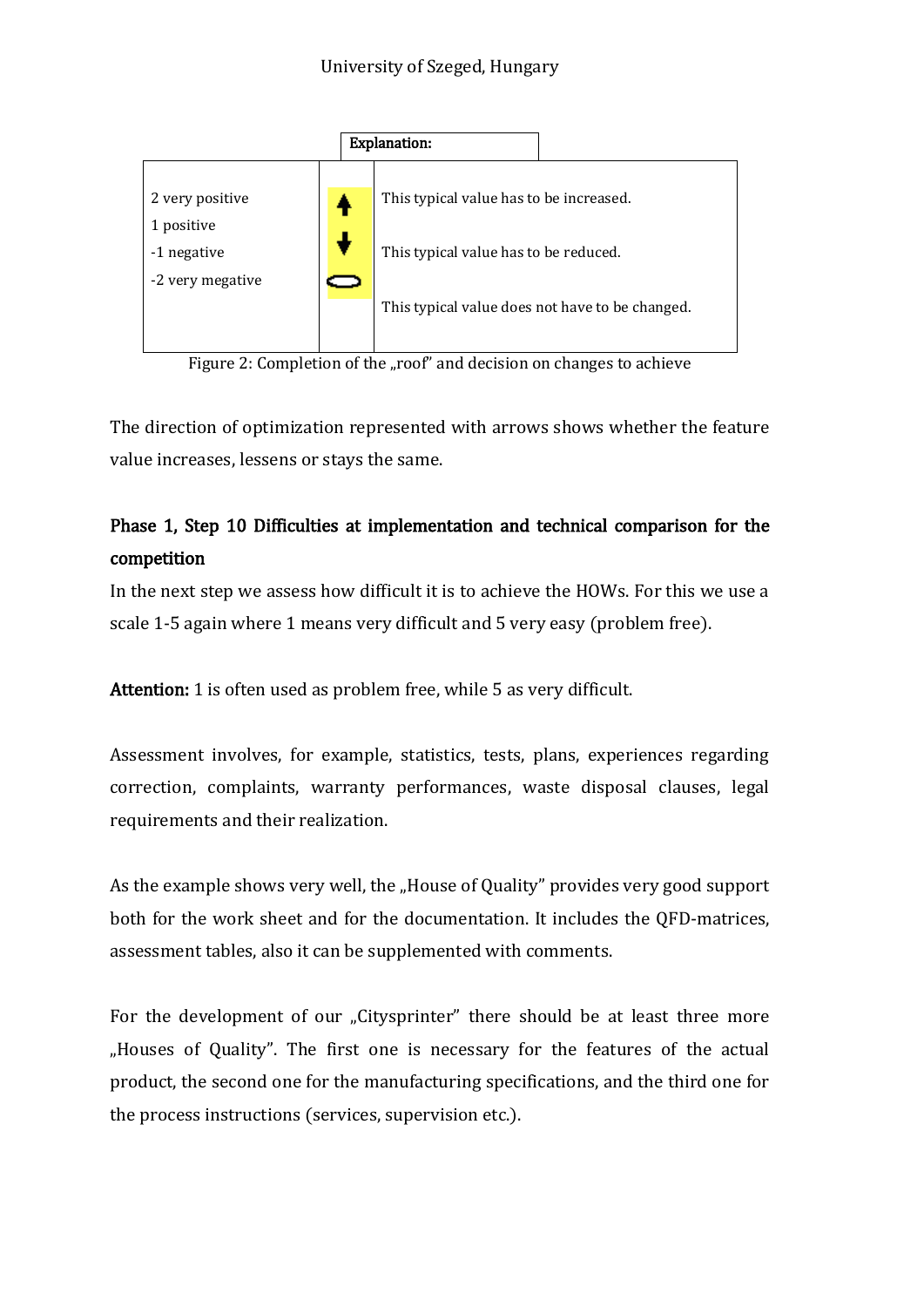The basic principle is that every calculated solution parameter should be put in the House of Quality. That is how we can see the links, connections. The connections of the House create a linkage or net thus ensuring the customer-oriented, goaloriented, comprehensive, integrated and continuous attitude.

Jump t[o contents.](#page-2-0) [Questions.](#page-27-0)

#### <span id="page-24-0"></span>PHASE 2: COMPONENT MATRIX

In the component matrix we define and specify the critical components of the product.

#### From Phase 1

- $\Box$  the selected product features ("How")
- $\Box$  their importance (vertical) and
- $\Box$  the prescribed values (...How much")

are taken to Phase 2 and put into a new "House of Quality" (component matrix).

Here, "Hows" mean the features of fittings. "How expensive" is separately dealt in this phase. We set up a distinct matrix for each product (own product and every competing product). We fill it in vertically (so to say as "What") with the functions of the product, like maintenance, driving etc., and then complete them with other aspects, like transportation, sale and delivery. Horizontally, we write the product fittings and other aspects as "How", like order, accounts and transportation. Additionally, we number the estimated costs for each fitting. For the "From what to how" the function costs for each fitting are given in percentages so that we can have a view over the cost structure and its distribution. It can be seen then if eg. the competing products can satisfy these functions with less fitting.

Guide: Alternative solutions for the functions of components, namely the less problematic, safe and cheaper sructure components are the most important tools to ensure competitiveness!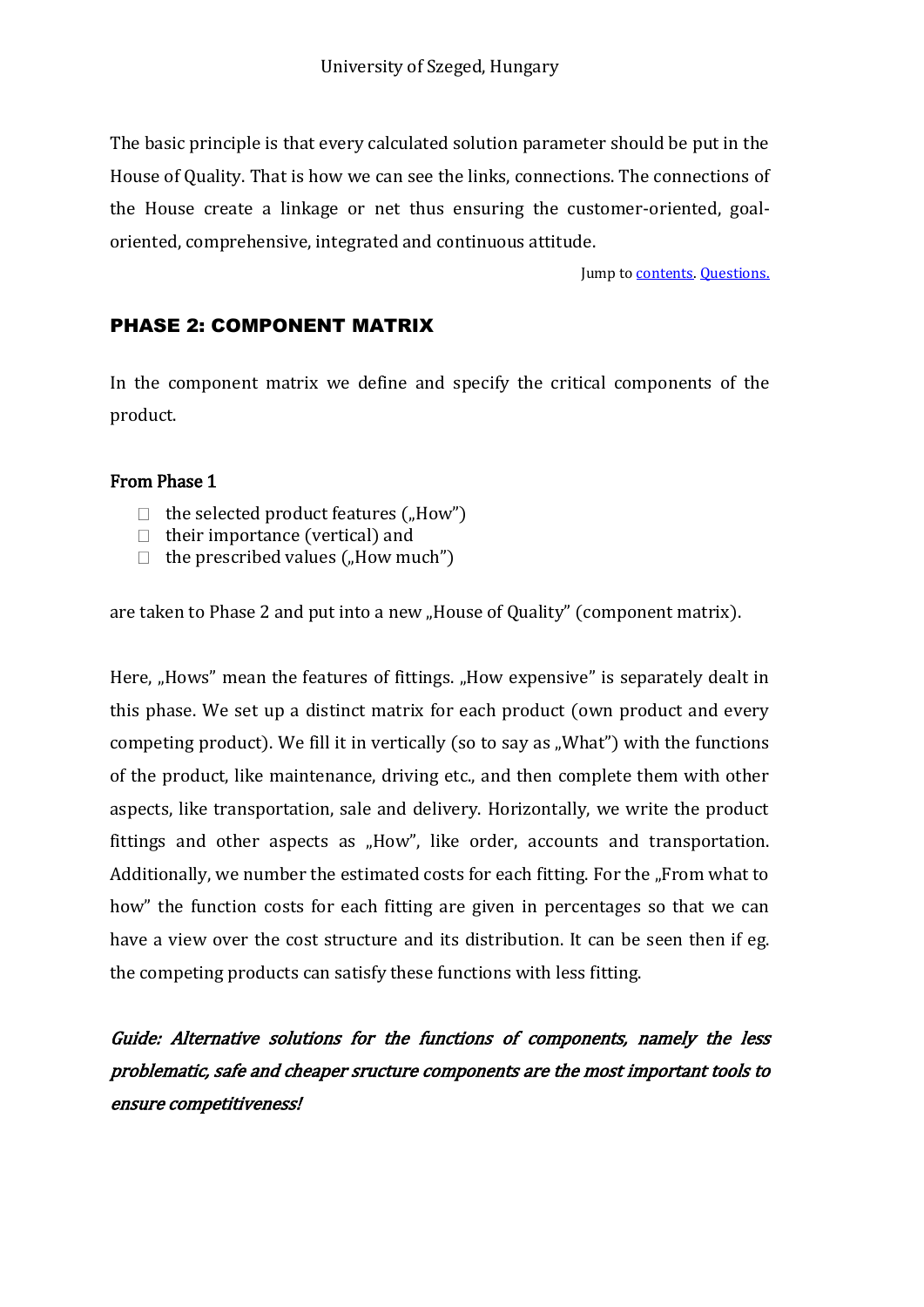The plan costs can be calculated from the matrix, and then compared to the goal costs in the "House of Quality". Some further decisions can be concluded from it. Jump t[o contents.](#page-2-0) [Questions.](#page-27-0)

#### <span id="page-25-0"></span>PHASE 3: PROCESS MATRIX

In the third phase the processes are harmonized, the optimal values of the critical process elements and process parameters, costs and reliability, together with the critical process values are converted to follow them in the QFD. The process should be defined in process planning so that the component specification can be observed and reproduced in manufacturing. By means of process optimization (eg. statistical experimental methodology), real corrections can often be reached without investing a lot into it.

From component planning the "How" critical values with their "How much" prescribed values and standardized importance (vertical "importance", assessed from 1 to 5, where 5 means the most important) are taken to the process matrix as a new "What", "Why" and horizontal "importance". Thus, a new "House of Quality" is built. Boundary conditions (eg. fixed suppliers, degree of automation) can be written additionally, as "How much good" and "How to make it good".

As "Technical quality / requirements" we assess technical difficulties, clauses, waste disposal and others, the assessment is accomplished from 1 (no problem) to 5 (a lot of dificculties).

The "Hows" represent the processes. They are separated on the basis of their function features which can be taken out from the process diagram and used as alternatives. The costs, reliability and process ability are applied to analyse and compare these alternatives.

"How much", "From What How" are evaluated from "How" and "Importance" (vertical importance), similar to the first phase (product matrix).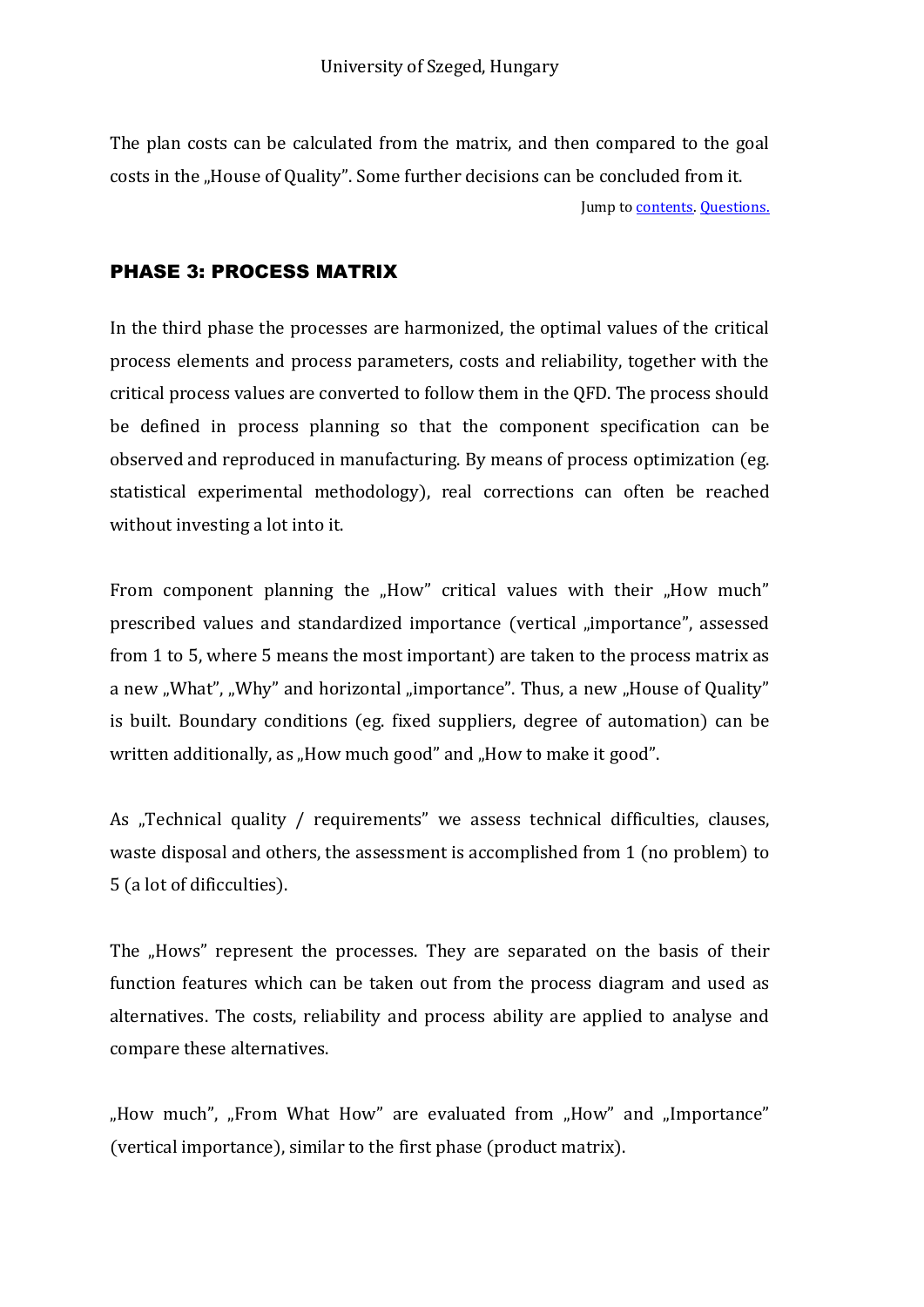Evaluation of the process matrix results in the critical process parameters and specifications of their setting which should absolutely be checked during production.

Jump to **contents**. **Questions.** 

#### <span id="page-26-0"></span>PHASE 4: PRODUCTION MATRIX

From the process planning (Process matrix) the critical process settings  $($ "How"s) with their prescribed values ("How much from the How") and the standardized (vertical) "Importance" as a new "What", "Why" and horizontal "Importance" are taken to a new "House of Quality" again.

Here, "How" is the structures of control and management measures, like eg. special planning charts (SPC), instructions, maintenance plans.

Evaluation of the matrix ("From What How", "Technical Quality / Requirements", the vertical "Importance", etc.) is done like in Phase 3.

As a result, we can get the product features, which can be checked on the finished product, so that the delivered product can satisfy customer needs as much as possible.

The QFD is a general course of actions at a company to ensure constant customerorientation. It can be easily applied to a new task, a special company and a given sector. It is possible to use it within logistics, too.

Jump to **contents**. [Questions.](#page-27-0)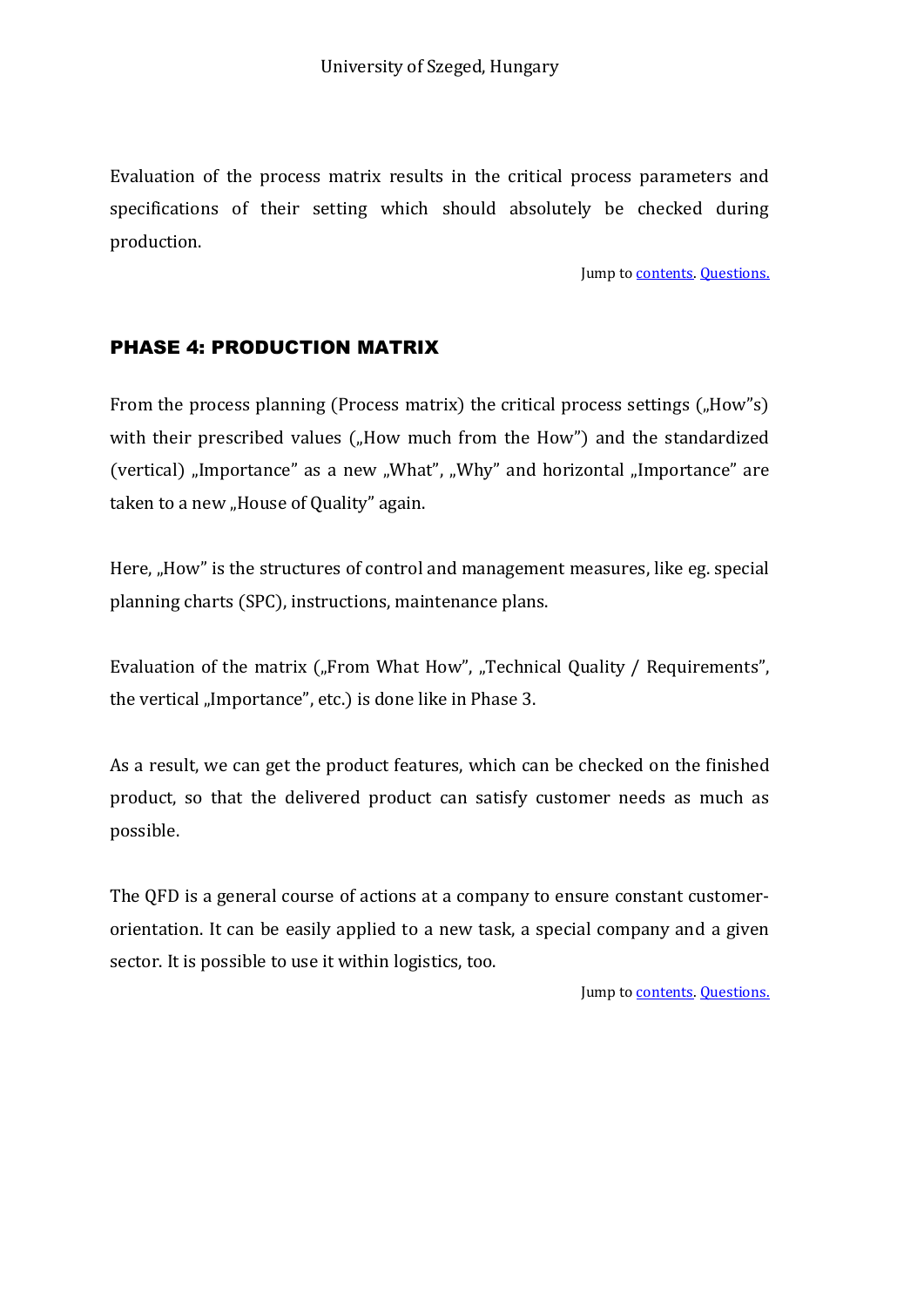## <span id="page-27-0"></span>QUESTIONS AND EXCERCISES (UNIT 1-2)

1. [What does Customer Relationship Management \(shortly: CRM\) mean?](#page-6-0)

 $\blacksquare$ 

- 2. [What does Operative CRM \(oCRM\) mean?](#page-7-0)
- 3. [What does Enterprise Resource Planning\) mean?](#page-8-0)
- 4. [How does Enterprise Resource Planning \(QFD\) work?](#page-12-0)
- 5. [Mention, please, the mots important question to QFD!](#page-13-0)
- 6. [What does 4-phase model mean?](#page-14-1)
- 7. **House of Quality" What is that?**
- 8. [Follow "House of Quality" case study!](#page-16-1)
- 9. [Look at Phase 1!](#page-16-2)
- 10. [Look at Phase 2!](#page-24-0)
- 11. [Look at Phase 3!](#page-25-0)
- 12. [Look at Phase 4!](#page-26-0)